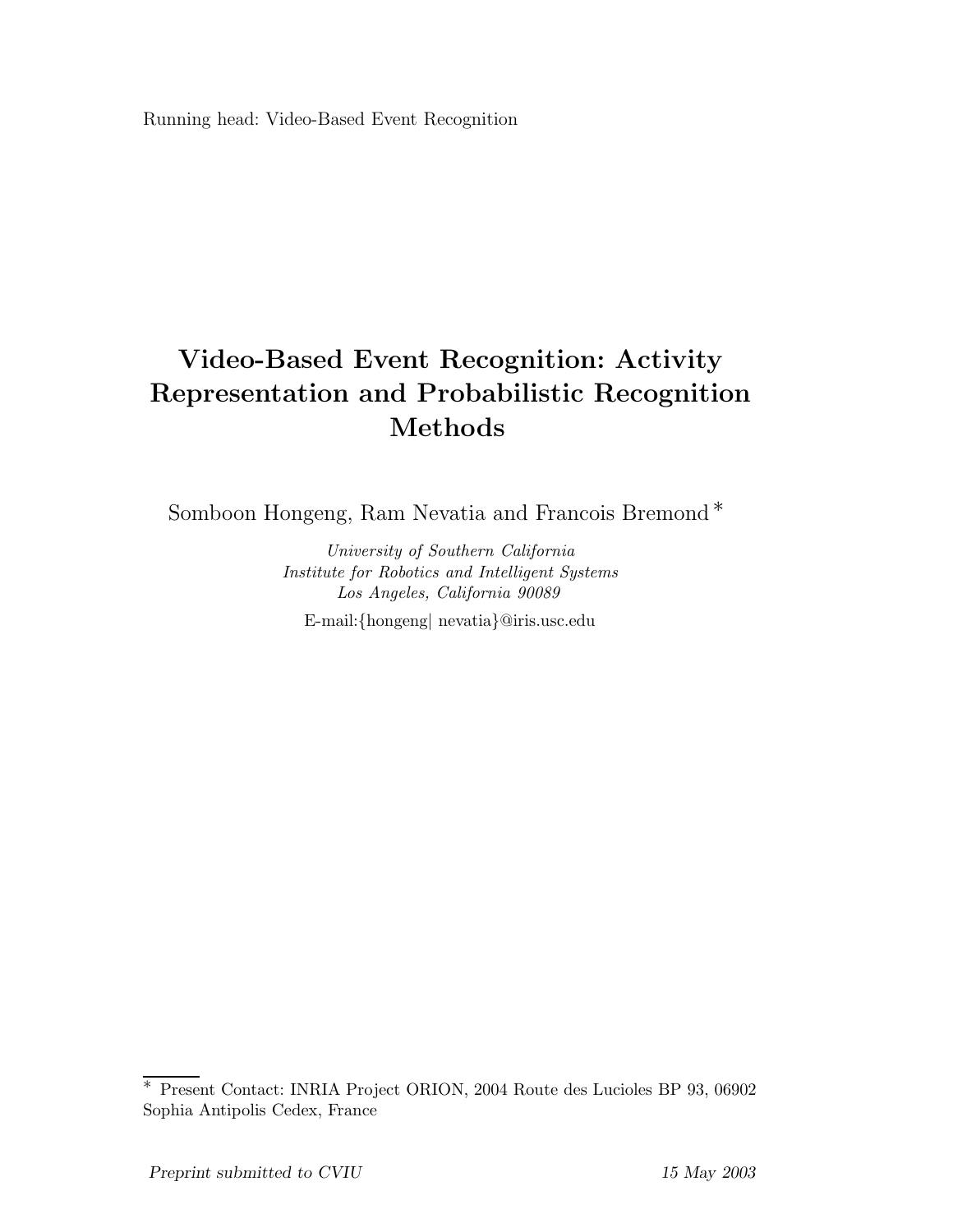#### **Abstract**

We present a new representation and recognition method for human activities. An activity is considered to be composed of action threads, each thread being executed by a single actor. A single thread action is represented by a stochastic finite automaton of event states, which are recognized from the characteristics of the trajectory and shape of moving blob of the actor using Bayesian methods. A multi-agent event is composed of several action threads related by temporal constraints. Multi-agent events are recognized by propagating the constraints and likelihood of event threads in a temporal logic network. We present results on real-world data and performance characterization on perturbed data.

*Key words:* video-based event detection, event mining, activity recognition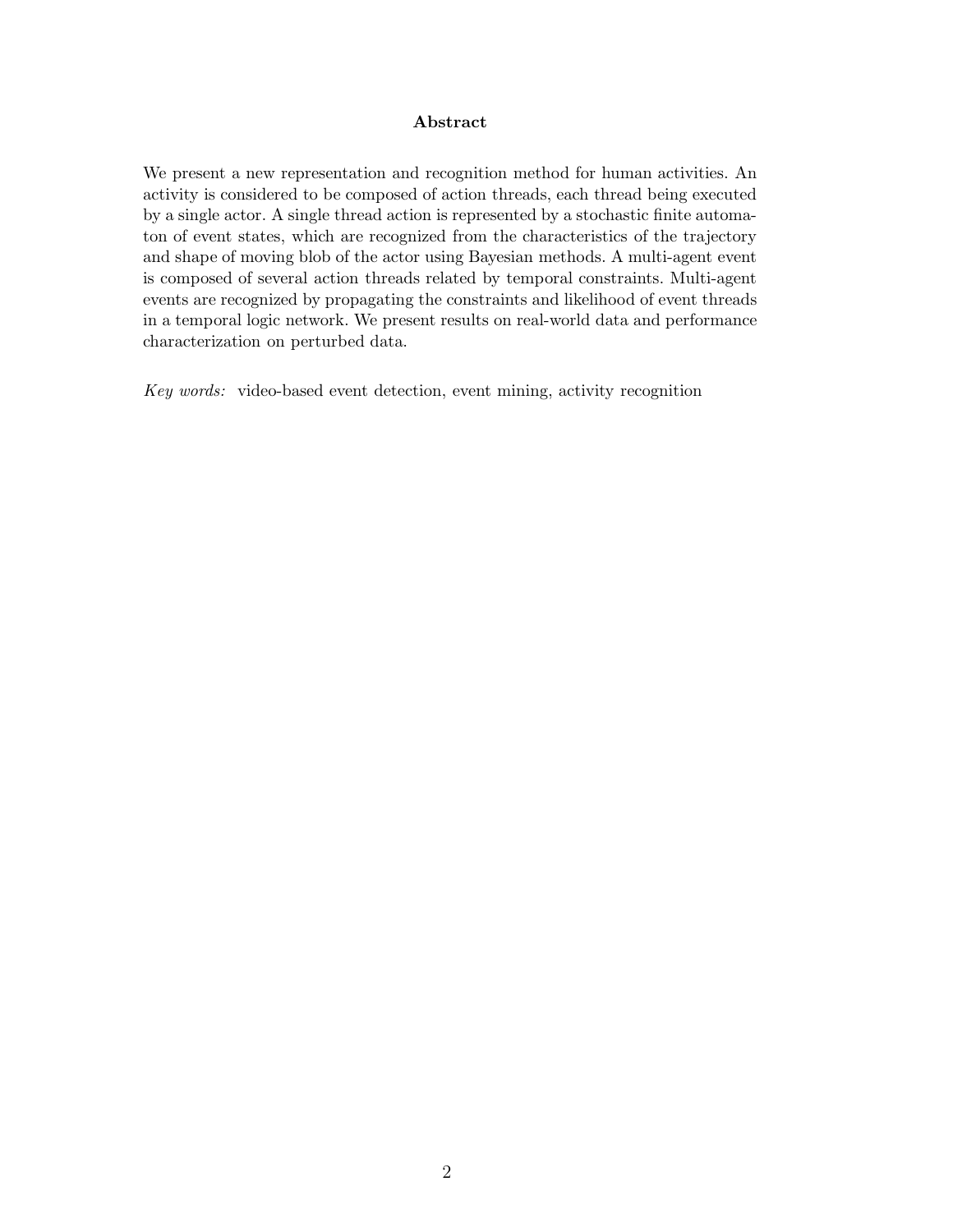# **1 Introduction**

Automatic event detection in video streams is gaining attention in the computer vision research community due to the needs of many applications such as surveillance for security, video content understanding and human-computer interaction. The type of event to be recognized can vary from a small scale action such as facial expressions, hand gestures and human poses to a large scale activity that may involve a physical interaction among locomotory objects moving around in the scene for a long period of time. There also may be interactions between moving objects and other objects in the scene, requiring static scene understanding. Addressing all the issues in event detection is thus enormously challenging and a major undertaking. In this paper, we focus on the detection of large scale activities where some knowledge of the scene (e.g., the characteristics of the objects in the environment) is known. One characteristic of activities of our interest is that they exhibit some specific patterns of whole-body motion. For example, consider a group of people stealing luggage left unattended by the owners. One particular pattern of the "stealing" event may be: two persons approach the owners and obstruct the view of the luggage, while another person takes the luggage. In the following, the word "event" and "activity" are used to refer to a large scale activity.

The task of activity recognition is to bridge the gap between numerical pixel level data and a high level abstract activity description. A common approach involves first detecting and tracking moving object features from image sequences. The goal of this step is to transform pixel level data into low-level features that are more appropriate for activity analysis. From the tracked features, the type of moving objects and their spatio-temporal interaction are then analyzed [1–4]. There are several challenges that need to be addressed to achieve this task:

- Motion detection and object tracking from real video data are often unstable due to poor video quality, shadows, occlusion and so on. A single view constraint common to many applications further complicates these problems.
- The interpretation of low-level features (e.g., appearance of objects) may be dependent on the view point.
- There is spatio-temporal variation in the execution style of the same activity by different actors, leading to a variety of temporal durations.
- Repeated performance by the same individual can vary in appearance.
- Similar motion patterns may be caused by different activities.

Therefore, there is need for a generic activity representation as well as a robust recognition mechanism that handle both data and event variations. The representation must be able to describe a simple action as well as a complicated,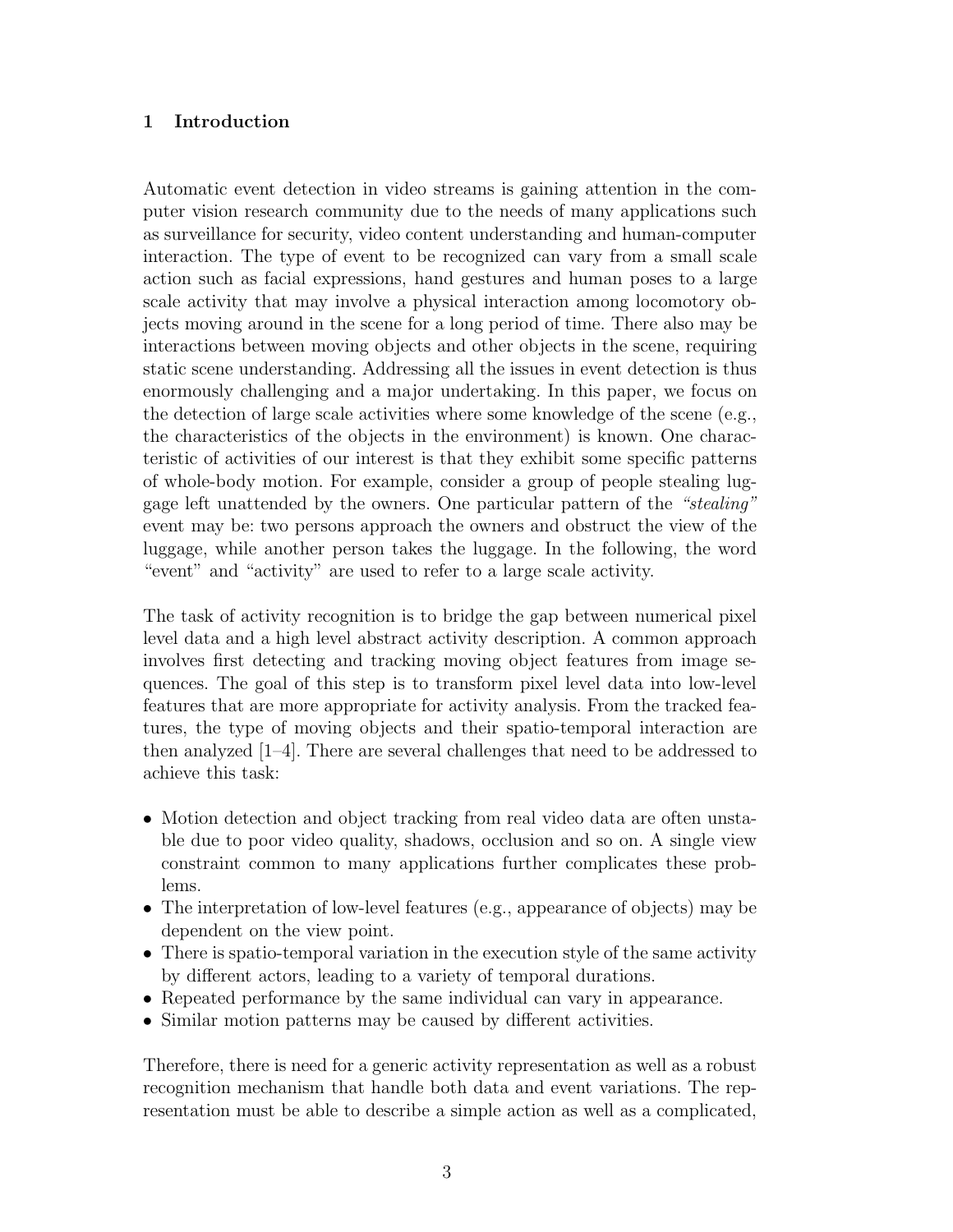cooperative task by several actors. For a pragmatic system, the representation should also be easily modified and extended by a user. Recognition methods must handle the probabilities accurately at all processing levels.

A large number of activity detection systems have been developed in the last decades. Details of some of the current approaches are given in section 2. One deficiency of most approaches is that they are developed for events that suit the goal in a particular domain and lack genericity. Many event representations (e.g., image-pixel based representation) cannot be extended easily. Most event detection algorithms are only for simple events (e.g., "walking" or "running") performed by a single actor, or for specific movements such as periodic motion. Some of them rely on the accuracy of motion sensors and do not provide a measure of confidence of the results, which is crucial for discriminating similar events in a noisy environment.

In this paper, we present a system that overcomes some of these deficiencies. We model scenario events from shape and trajectory features using a hierarchical activity representation extended from [5], where events are organized into several layers of abstraction, providing flexibility and modularity in modeling scheme. The event recognition methods described in [5] is based on a heuristic method and could not handle multiple-actor events. In this paper, an event is considered to be composed of action threads, each thread being executed by a single actor. A single thread action is represented by a stochastic finite automaton of event states, which are recognized from the characteristics of the trajectory and shape of the moving blob of the actor based on rigourous Bayesian analysis. A multi-agent event is represented by an event graph composed of several action threads related by logical and temporal constraints. Multi-agent events are recognized by propagating the constraints and likelihood of event threads in the event graph. Our earlier papers [6,4] have described these components to some extent. This paper integrates all the materials and provides more details and performance evaluation.

The organization of the paper is as follows: Related work is discussed in section 2. An overview of our event detection system is described in section 3. Our tracking approach based on ground plane location is in section 4. The extended hierarchical representation is in section 5. Algorithm for recognizing scenarios is described in detail including experimental results in section 6 and 7. Performance characterization of the algorithm is in section 8.

## **2 Related Work**

During the last decade, there has been a significant amount of event understanding research in various application domains [7,8]. A review of the current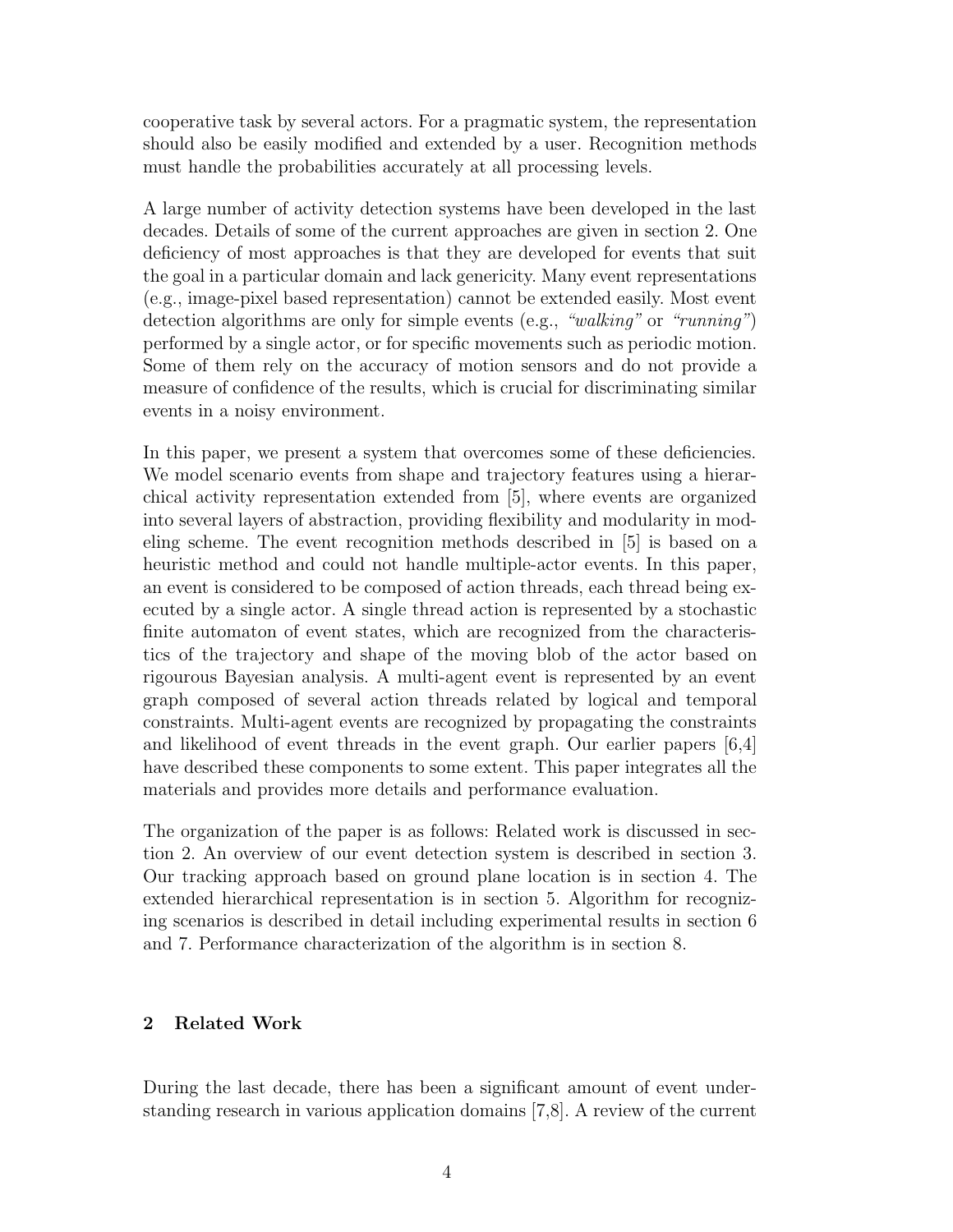approaches in motion analysis can be found in [9]. Most of the current approaches to activity recognition are composed of defining models for specific activity types that suit the goal in a particular domain and developing procedural recognition methods. In [10], simple periodic events (e.g., walking) are recognized by constructing dynamic models of the periodic pattern of people's movements and is highly dependent on the robustness of the tracking.

Bayesian networks have been used to recognize static postures (e.g., "standing *close to a car*") or simple events (e.g., "*sitting*") from visual evidence gathered during one video frame  $[1,11,3]$ . The use of Bayesian networks in these approaches differs in the way they are applied (e.g., what data is used as evidential input and how this data is computed, the structures of the networks, etc.). One of the limitations of using Bayesian networks is that they are not suitable for encoding the dynamic of long term activities.

Inspired by applications in speech recognition, Hidden Markov Model(HMM) formalism has been extensively applied to activity recognition [12–16]. In one of the earlier attempts [12], discrete HMMs are used as representation of tennis strokes. Feature vectors of a tennis stroke are defined directly from the pixel values of a subsampled image. A tennis stroke is recognized by computing the probability that the model produces the sequence of feature vectors observed during the action. Parameterized-HMM [14] and coupled-HMM [16] were introduced later to recognize more complex events such as an interaction of two mobile objects. In [2], a stochastic context-free grammar parsing algorithm is used to compute the probability of a temporally consistent sequence of primitive actions recognized by HMMs. Even though HMMs are robust against various temporal segmentations of events, the structure and probability distributions are not transparent and need to be learned using iterative methods. For complex events, such networks and the parameter space to be learned may become prohibitively large.

There is only a limited amount of research on multi-agent events [17,3] as the tracking of multiple objects in a natural scene is difficult and it is difficult to maintain the parameters of the fine temporal granularity of the event models such as HMMs. In [3], a complicated Bayesian network is defined together with specific functions to evaluate some temporal relationships among events (e.g., before and around) to recognize actions involving multiple agents tracked manually in a football match. Generalizing this system for other tasks than those of a football match may require substantial development.

In recent years, there has also been a significant amount of work toward the fusion of multimodal information (e.g., color, motion, acoustic, speech, text) for event and action recognition. Most approaches [18–20] rely on contextual knowledge and are limited to specific domains (e.g., offices, classrooms, TV programs).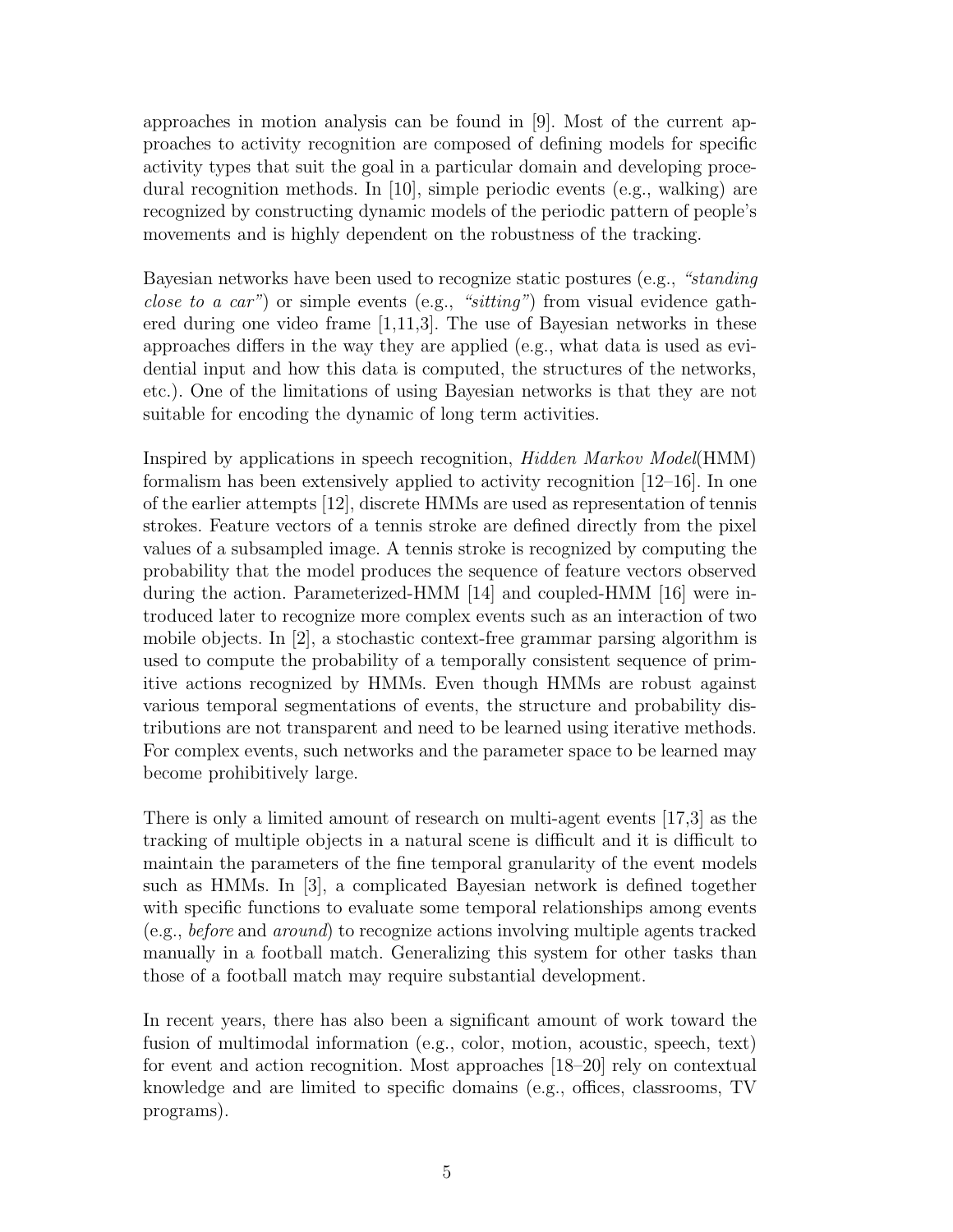

Fig. 1. *Overview of the system*

Our approach is closely related to the work by Ivanov et. al. [2] in the sense that external knowledge about the problem domain is incorporated into the expected structure of the activity model. In [5], we introduced a hierarchical activity representation that allows the recognition of a series of actions performed by a single mobile object. Image features are linked explicitly to a symbolic notion of activity through several layers of more abstract activity descriptions. Rule-based methods are used to approximate the belief of the occurrence of activities. A set of rules are defined at each recognition step to verify whether the properties of mobile objects match their expected distributions (represented by a mean and a variance) for a particular action or event. This method often involves a careful hand-tuning of parameters such as threshold values. In this paper, we extend the representation described in [5] and present a recognition algorithm that computes the probabilities of activities in a more rigorous way using Bayesian and logical methods.

# **3 Overview of the System**

Figure 1 shows schematically our approach to recognize the behavior of moving objects from an image sequence and available context. **Context** consists of associated information, other than the sensed data, that is useful for activity recognition such as a spatial map and prior activity expectation (task context). Our system is composed of two modules: 1) Motion detection and tracking (shown in blue); 2) Event Analysis (shown in green).

Our tracking system is augmented from a graph-based moving blob tracking system described in [5]. A stationary single-view camera is used in our experiments. Background pixels are learned statistically in real time from the input video streams. Moving regions are segmented from background by detecting changes in the intensity. Knowledge of the ground plane, acquired as a spatial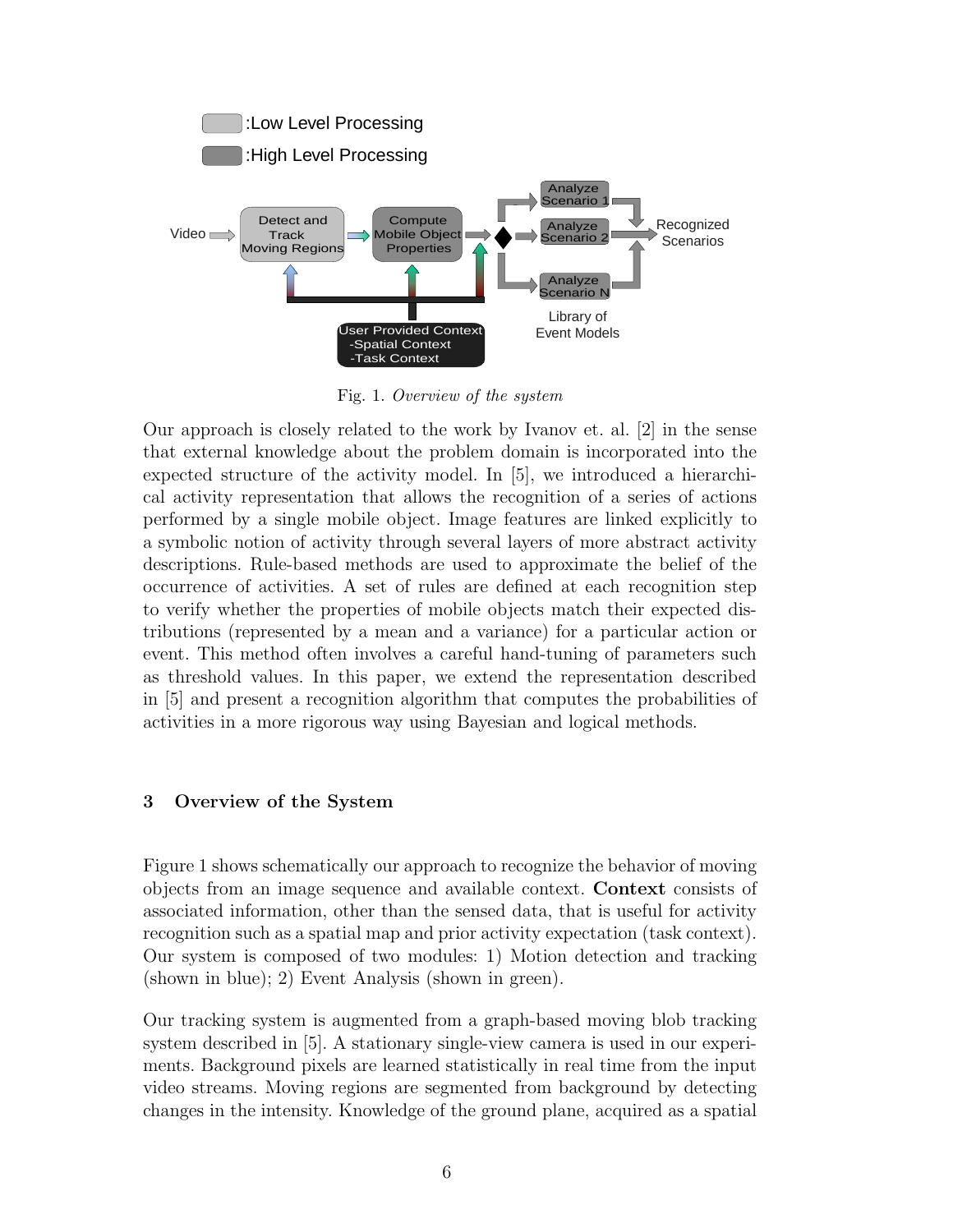

Fig. 2. *A representation of the complex event "converse".*

context, is used to filter moving regions and track objects robustly. Shape and trajectory features of moving objects are then computed by some low level image processing routines and used to infer the probability of potential events defined in a library of scenario event models.

Events in the scenario library are modeled using a hierarchical event representation, in which a hierarchy of **entities** is defined to bridge the gap between a high level event description and the pixel level information. Figure 2 shows an example of this representation for the event "converse", which is described as "a person approaches a reference person from a distance and then stops at the reference person when he arrives". **Image features** are defined at the lowest layer of the event representation. Several layers of more abstract **mobile object properties** and **scenarios** are then constructed explicitly by users to describe a more complex and abstract activity shown at the highest layer.

Mobile object properties are general properties of a mobile object that are computed over a few frames. Some properties can be elementary such as width, height, color histogram or texture while the others can be complex (e.g., a graph description for the shape of an object). Properties can also be defined with regard to the context (e.g., "locate in the security area"). In figure 2, mobile object properties are defined based on spatio-temporal characteristics of the corresponding shapes of moving blobs (shown in light blue) and the trajectories (shown in dark blue). The links between a mobile object property at a higher layer to a set of properties at the lower layers represent some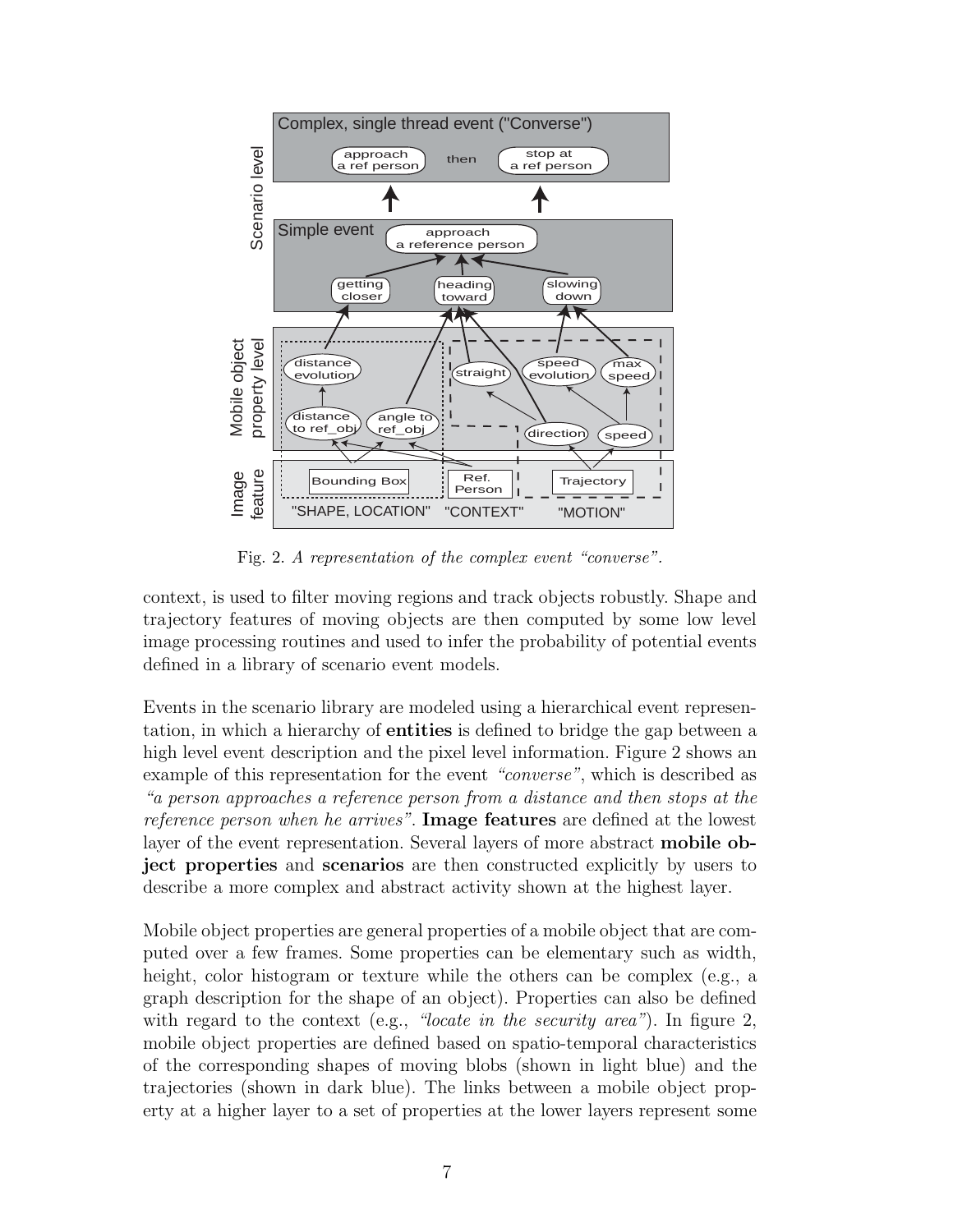relation between them (e.g., taking a ratio of width and height properties to compute the aspect ratio of the shape of mobile objects). Typically, approximately three layers of properties are defined and used in a broad spectrum of applications. A filtering function and a mean function are applied to property values collected over time to minimize the errors caused by environmental and sensor noise.

**Scenarios** correspond to long-term activities described by the classes of moving objects (e.g., human, car or suitcase) and the event in which they are involved. Both the class of an object and the event have a confidence value (or a probability distribution) attached to them based on statistical analysis. Scenarios are defined from a set of properties or sub-scenarios. The structure of a scenario is thus hierarchical. We classify scenario events into a single thread and multiple thread event. In a **single thread event**, relevant actions occur along a linear time scale. Single thread events are further categorized into a simple or complex event. Simple events are defined as a short coherent unit of movement (e.g., "approaching a reference person") and can be verified from a set of sub-events ("getting closer to the reference person", "heading toward", etc.) and mobile object properties. Complex events are a linearly ordered time sequence of simple events (or other complex events), requiring a long term evaluation of sub-events. In figure 2, the complex event "converse" is a sequential occurrence of "approach a reference person" and "stop at the reference person". A **multiple thread event** is composed of several action threads, possibly performed by several actors. These action threads are related by some logical and time relations. In a typical application, there are about two to four layers of single-thread events and another two to four layers of multiple-thread events. Since our event representation at the scenario level maps closely to how human would describe events, little expertise is expected from the users. The users only need to have basic understanding of our event taxonomy.

Recognition process begins with the evaluation of the evidence (image features) and the computation of the probabilities of simple events at each time frame based on Bayesian analysis. The probabilities of simple events are then combined in a long term to recognize and segment complex events. Multiple thread events are recognized by combining the probabilities of complex event threads whose temporal segmentations satisfy the logical and time constraints. We describe in detail each component of our system in the following.

# **4 Detection and Tracking**

Activity recognition by computer involves the analysis of the spatio-temporal interaction among the trajectories of moving objects [3,6,1]. Robust detection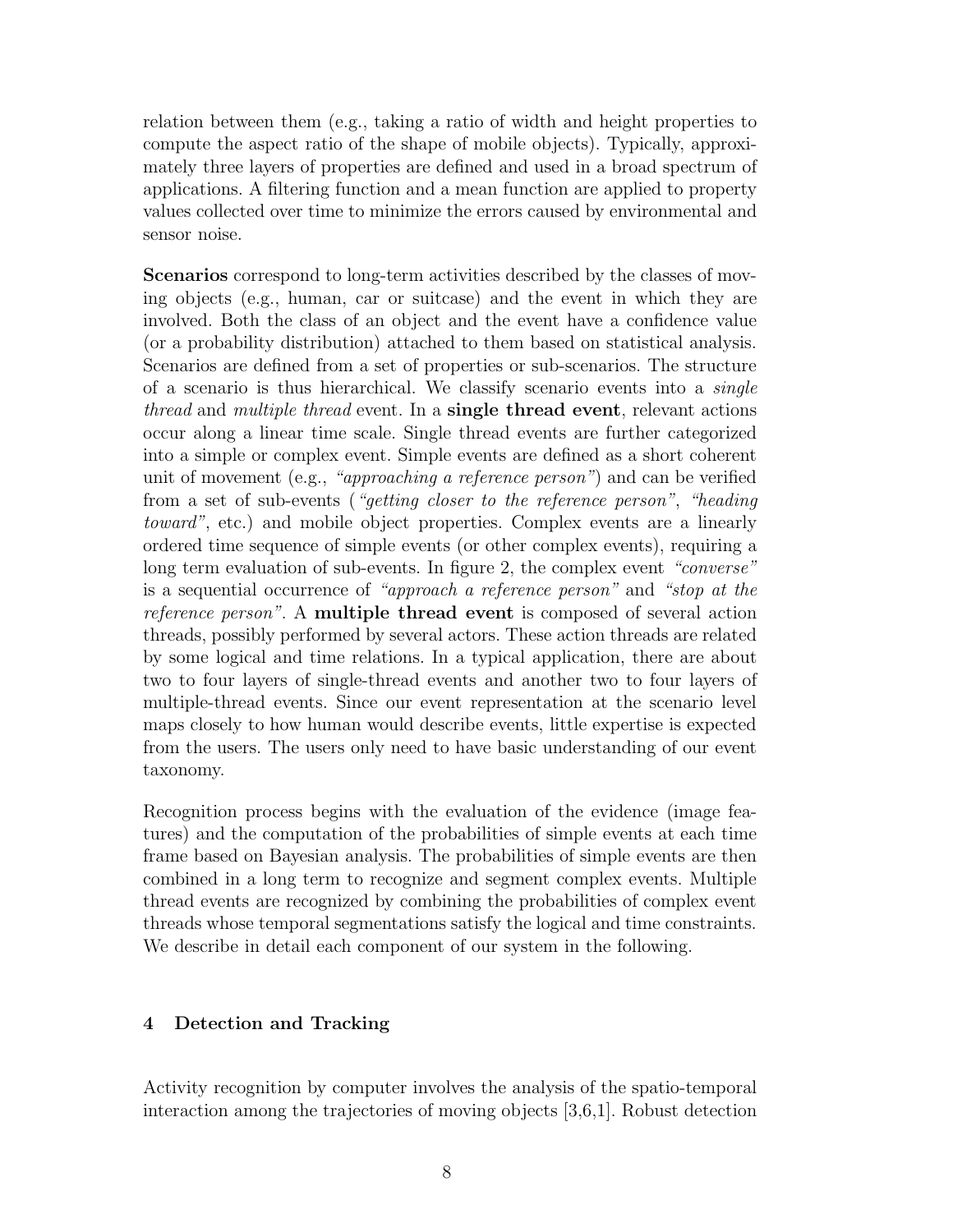

Fig. 3. *Splitting of moving regions and noise.*

and tracking of moving objects from an image sequence is therefore an important key to reliable activity recognition. In the case of a static camera, detection of moving regions is relatively easier to perform, often based on background modeling and foreground segmentation. However, noise, shadows and reflections often arise in real sequences, causing detection to be unstable. For example, moving regions belonging to the same object may not connect or may merge with some unrelated regions. Tracking moving objects involves making hypotheses about the shapes of the objects from such unstable moving regions and track them correctly in the presence of partial or total occlusions. If some knowledge about the objects being tracked or about the scene is available, tracking can be simplified [21]. Otherwise, correspondence between regions must be established based on pixel level information such as shape and texture [5]. Such auxiliary knowledge other than the sensed data is called **context**. In many applications, a large amount of context is often available. In this paper, we demonstrate the use of the ground plane information as a constraint to achieve robust tracking.

Robust tracking often requires an object model and a sophisticated optimization process [22]. In the case that a model is not available or the size of the image of an object is too small, tracking must rely on the spatial and temporal correspondence between low level image features of moving regions. One difficulty is that the same moving regions at different times may split in several parts or merge with some other objects nearby due to noise, occlusion and low contrast. Figure 3 illustrates one of these problems, where the moving region  $R_i^t$  at time t (a human shape) splits into two smaller regions  $R_j^{t+1}$  and  $R_k^{t+1}$ and noise detected at time  $t + 1$ . The image correlation between the moving region  $R_i^t$  and  $R_j^t$ <sup>t+1</sup> or  $R_k^t$ <sup>t+1</sup> by itself is often low and creates an incorrect trajectory. Filtering moving regions is therefore an important step of a reliable trajectory computation.

#### 4.1 Ground Plane Assumption for Filtering

Let us assume that objects move along a known ground plane. An estimate of the ground plane location of the lowest point of a moving region can be used as a spatial constraint to find the best candidate region that corresponds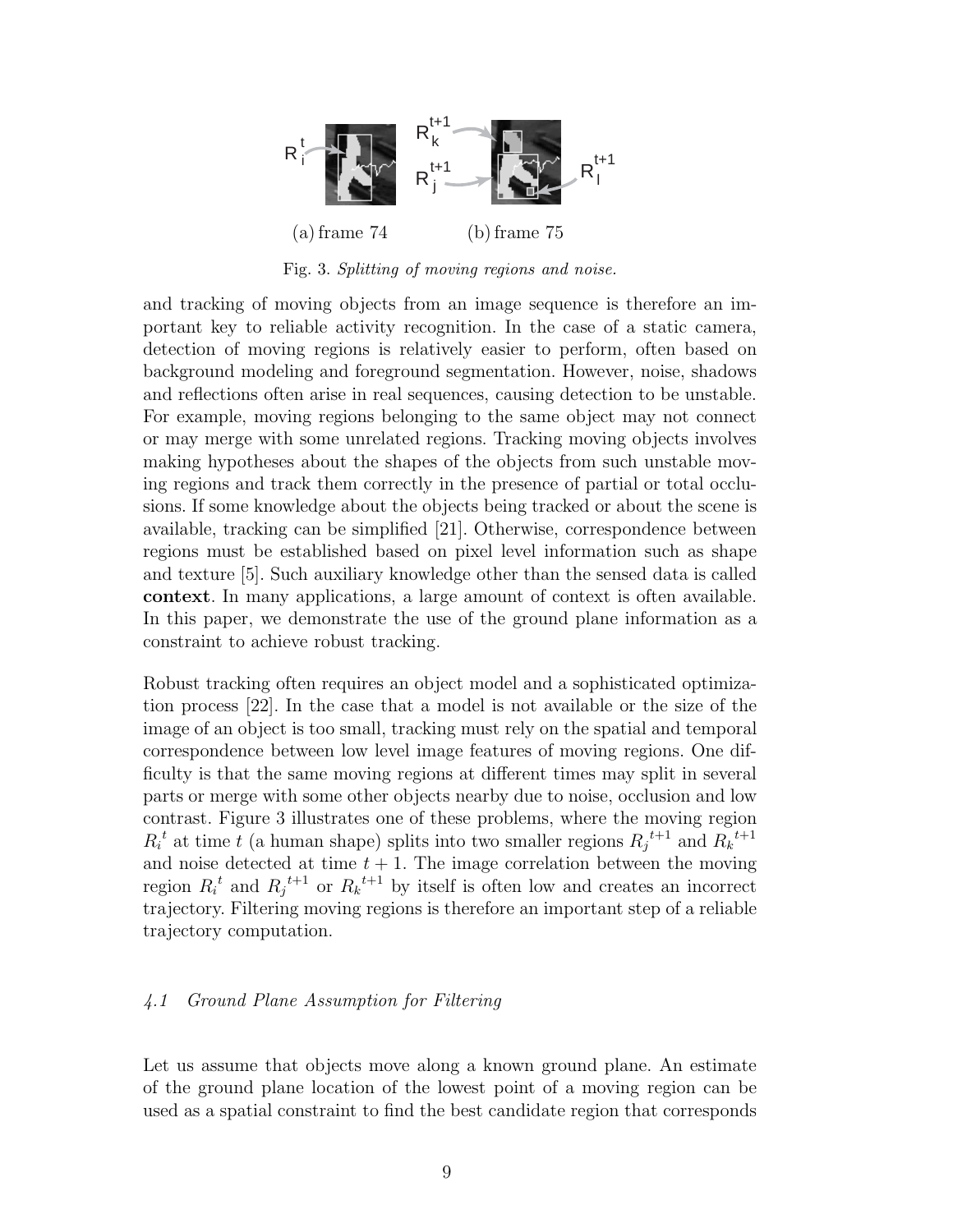

Fig. 4. *Projection of the bottom points of moving regions on to the ground plane.*

to  $R_i^t$ . This is illustrated in figure 4. The dotted line shows the projection of moving region  $R_i^t$  of frame 74 on the ground plane, whose correspondence is to be found at frame 75. The solid lines show the projection of two moving regions detected at frame 75. Given that objects move on the ground,  $R_k^{t+1}$  is unlikely to correspond to  $R_i^t$  (the head blob) as they would be located too far apart on the ground plane. The best candidate region  $R_j^{t+1}$  (the body blob) can then be selected as the most likely region correspondence accordingly. Other moving blobs for which no correspondences are made, are tracked by their relationship to the body blob.

To accurately compute the world coordinates of a point on an image plane, we need the parameters of a camera model. However, if we only need to estimate the 3D locations of points of moving regions on a ground plane, we can choose the world coordinate system such that  $Z = 0$  as we are only interested in  $(X, Y)$  positions. This reduces the 3x4 perspective camera transformation matrix to a 3x3 projective transformation matrix (or plane homography) as follows:

| $\mathbf{r}$ | $h_{11}h_{12}h_{13}$ |  |
|--------------|----------------------|--|
| $x^2$        | $h_{21}h_{22}h_{23}$ |  |
| x3           | $h_{31}h_{32}h_{33}$ |  |

.

Since the non-singular homogeneous matrix  $H$  has 8 degrees of freedom, four or more points correspondence  $(x, y)$  to  $(X, Y)$  are enough to determine it uniquely, where  $x = x_1/x_3$  and  $y = x_2/x_3$ . For the scene shown in figure 5 where the distance of an object from the camera is approximately 37 meters, we collected 8 points correspondence and solved for  $H$  with an error margin of 15cm.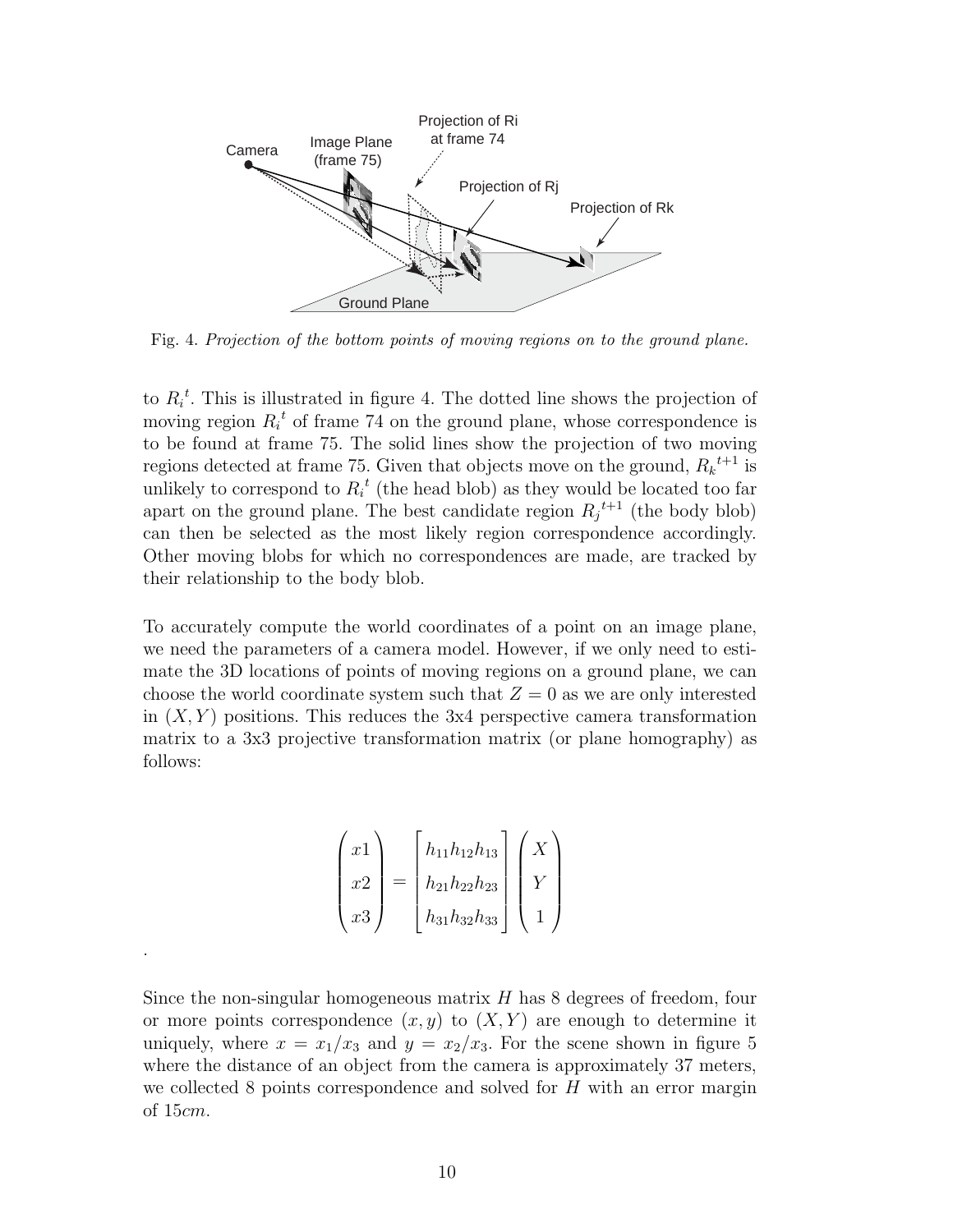# 4.2 Merging Regions Using K-S Statistics

The best region candidate chosen based on a ground plane location may not be of the correct shape as shown by  $R_i$ . It may need to be merged with other subregions subject to some similarity measure. This merging process is iterated until no further merging occurs. In the final step, regions that are too small to represent valid objects can be disregarded.

The merging process between the best candidate sub-region  $R_j^{t+1}$  and subregion  $R_k^{t+1}$  is performed as follows. We first make a hypothesis that both regions belong to the same object represented by  $R_{j,k}^{t+1}$  and that their pixel data are drawn from the same distribution as those of  $R_i^t$ . To test this hypothesis, we compute the spatial similarity between  $R_{j,k}^{t+1}$  and  $R_i^t$ . We base the test on the distribution of gray intensity. The Kolmogorov-Smirnov (K-S) statistics [23] provides a simple measure of the overall difference between two cumulative distribution functions. Let us assume that the intensity distribution of a region  $R_m$  is modeled by a Gaussian distribution  $(N(x, \mu_m, \sigma_m))$ . K-S statistics (D) of two regions  $R_m$  and  $R_n$  can be computed as follows:

$$
D(R_m, R_n) = \max_{0 \le x \le 255} |\int_0^x \frac{1}{\sqrt{2\pi}\sigma_m} e^{-\frac{(x-\mu_m)^2}{2\sigma_m^2}} dx|
$$
  

$$
-|\int_0^x \frac{1}{\sqrt{2\pi}\sigma_n} e^{-\frac{(x-\mu_n)^2}{2\sigma_n^2}} dx|
$$
 (1)

The significance level of D is then computed as  $Q_{ks}([N_e+0.12+0.11/\sqrt{N_e}]D)$ , where  $N_e$  is the effective area of the regions  $(N_e = \frac{size(R_m) * size(R_n)}{size(R_m) + size(R_n)}$  and

$$
Q_{ks}(\lambda) = 2\Sigma_{j=1}^{\infty}(-1)^{j-1}e^{-2j^2\lambda^2}
$$
\n(2)

Regions are merged if the significance level and the K-S statistics of  $R_i^{\ t}$  and  $R_{j,k}^{t+1}$  are lower than those of  $R_i^t$  and  $R_j^{t+1}$ . If the type of objects are known (e.g., a human), a constraint on the size of the moving regions after merging can also be used as a criteria to reject incorrect hypotheses.

Figure 5 shows the detection of moving regions of the "stealing" sequence at different times. To track objects in the sequence, a graph representation is used [5]. Figure 6 shows the graphs used for tracking object "D" before and after applying our filtering process. The nodes at each layer represent the moving regions detected at one video frame. An edge indicates a hypothesized correspondence between two regions of different frames. The nodes that are linked from the same parent represent the moving regions detected within the neighborhood of the parent node. The red nodes in the figure show moving regions of another object being tracked nearby. The numbers associated with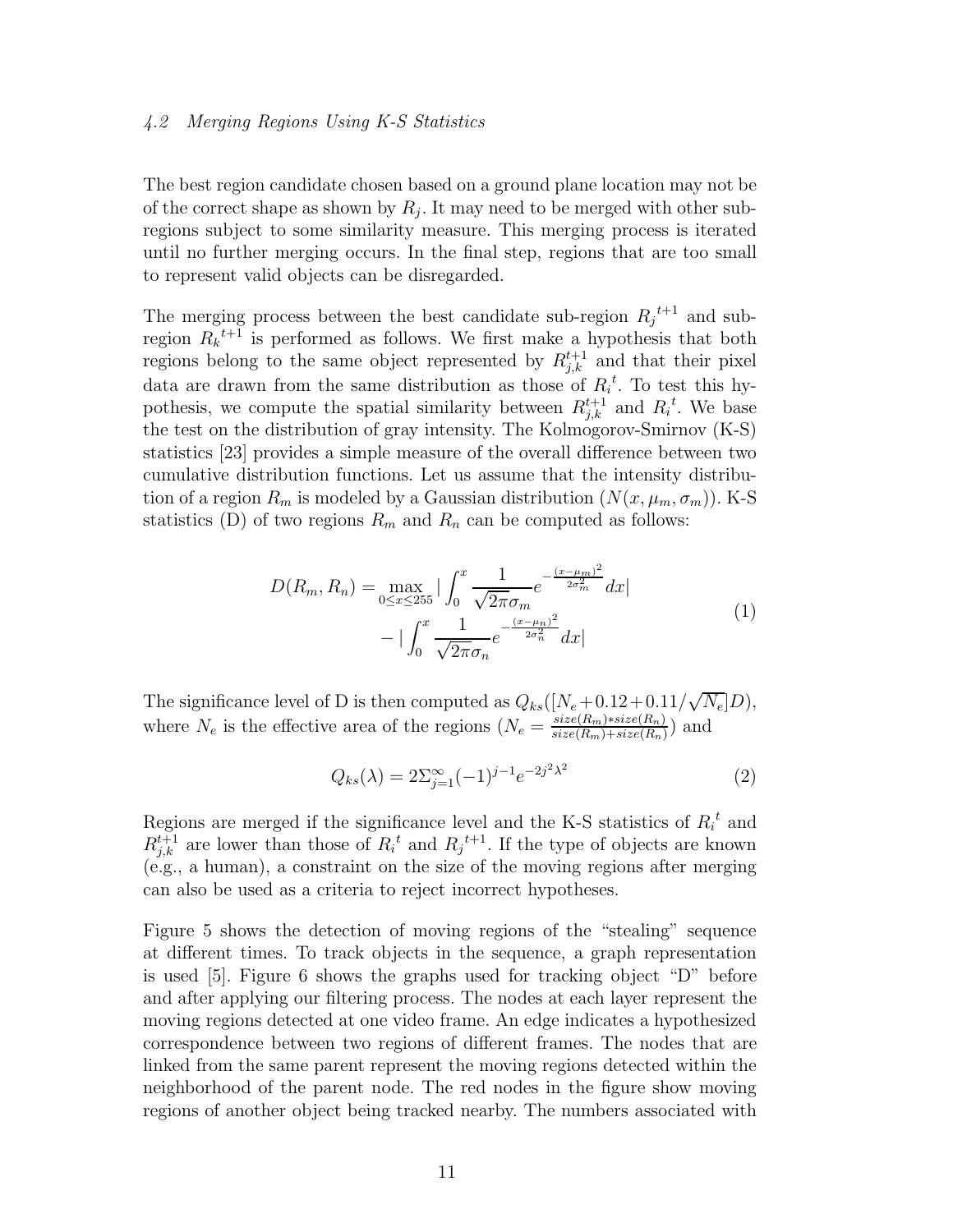

(a) frame  $104$  (b) frame  $241$ 









**D**





 $(g)$  frame 490 (h) frame 557

Fig. 5. *The "Stealing by Blocking" sequence. "A" approaches a reference object (a person standing in the middle with his belongings on the ground). "B" and "C" then approach and block the view of "A" and the reference person from their belongings. In the mean time, "D" comes and takes the belongings.*

the edges indicate the similarity of the region distribution based on K-S test ranging from 0 to 1. In figure  $6(a)$ , several hypotheses can be made about the possible tracks of "D" as indicated by numerous branching edges along the path from frame 360. However, none of these represents a correct track since most of the edges coming from a single parent node or going to a single child node are the results of the splitting and merging of moving regions as shown in figure 3. For example, at frame 360 and 368, "a" and "b" split into three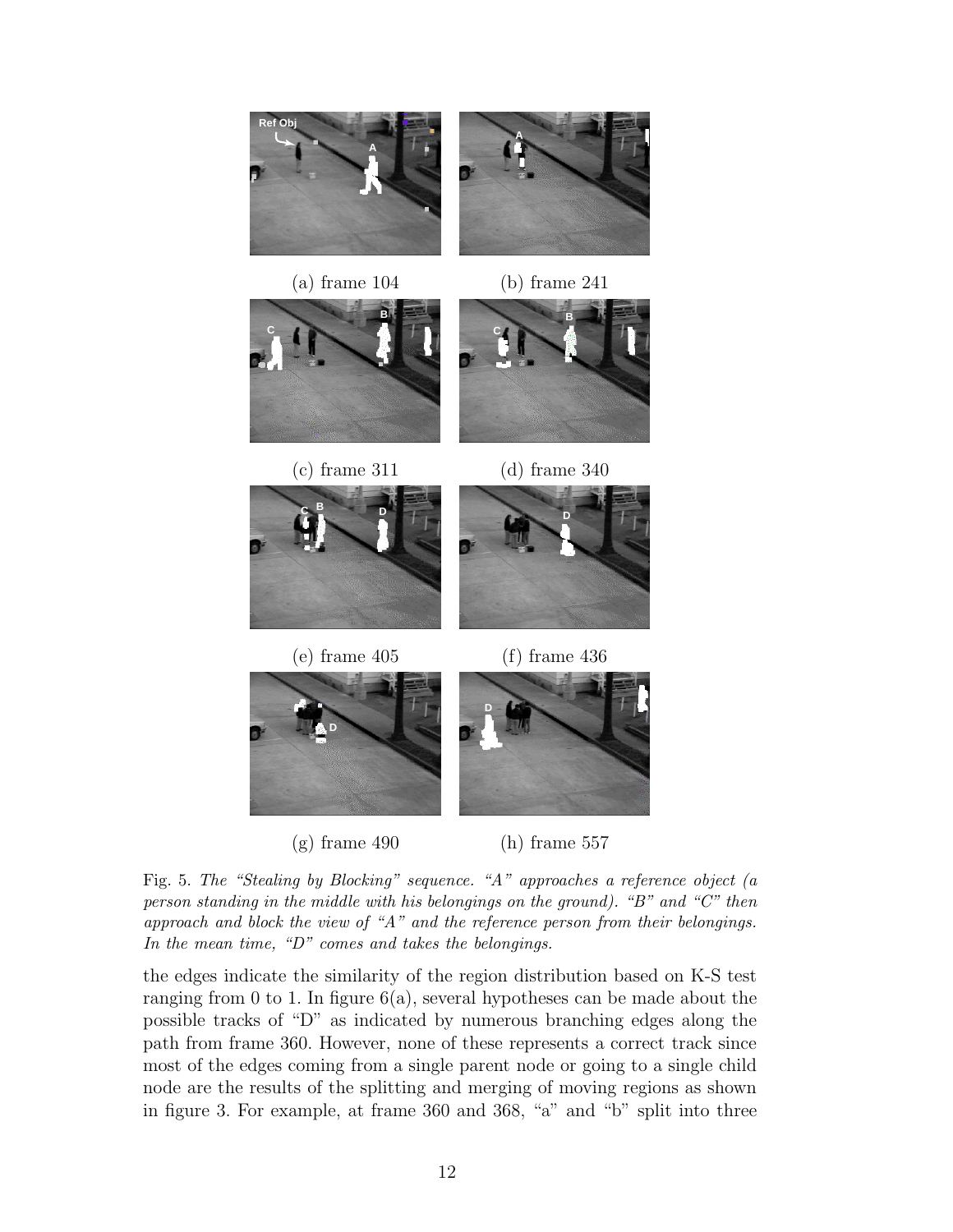

Fig. 6. *A graph representation of the possible tracks of object "D". (a) Without using the ground plane knowledge, several hypotheses can be made about the possible tracks of the object. (b) After filtering, regions are merged or disregarded, decreasing the ambiguity.*

sub-regions at the following frames. Figure 6 (b) shows the tracking graph after filtering regions based on the ground plane locations and K-S statistics. At frame 361 and 369, moving regions are merged and produce a higher similarity level to the moving region of the previous frame. At frame 365, 366 and 367, some moving regions are discarded as noise as they contradict with the ground plane assumption or when merged with the best candidate region, the similarity level decreases. After filtering, some tracking ambiguity may still remain in the graph. For example, the node at frame 362 can be associated with two regions in the following frame, one of which is also associated with the moving region of another object nearby. Such ambiguity can be removed based on other criteria such as event context.

# 4.3 Resolving the Discontinuity of Object Trajectories

The discontinuity of tracks of moving objects in an outdoor scene often arises when moving objects are not detected for a few frames, such as from total occlusion, or when all regions do not satisfy the ground plane assumption. This is shown in figure 7. In this case, hypotheses about connections of fragments of tracks need to be made. We verify a hypothesis about the track correspondence based on the similarity of the intensity distribution of the moving blobs. We also evaluate events with various possible mergers and choose the one that gives the highest value. Figure 8 shows the final results of our track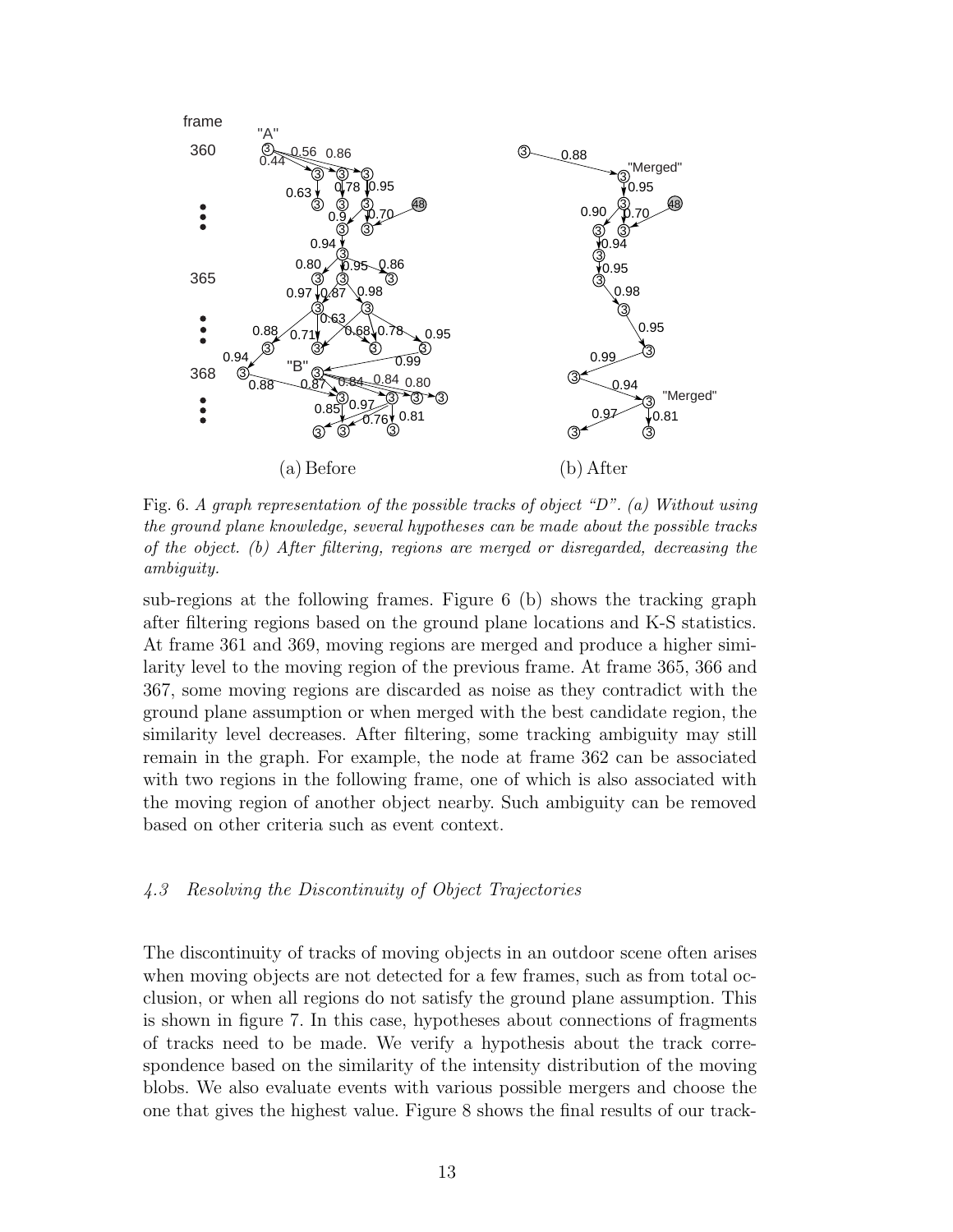ing approach, where the correct shapes of moving objects are recovered and the confusion of possible multiple tracks is reduced.



(a) Object 2 is totally occluded by the tree.



(b) Discontinuing tracks between Object 5 and 6.

Fig. 7. *(a) Object 3 is considered a different object from object 2 due to the total occlusion. (b) Due to the reflection on a car surface, the moving region of object 5 is larger than that of object 6, causing the discontinuity of the trajectory.*



Fig. 8. *Trajectories of the objects tracked using the ground plane knowledge and K-S statistics.*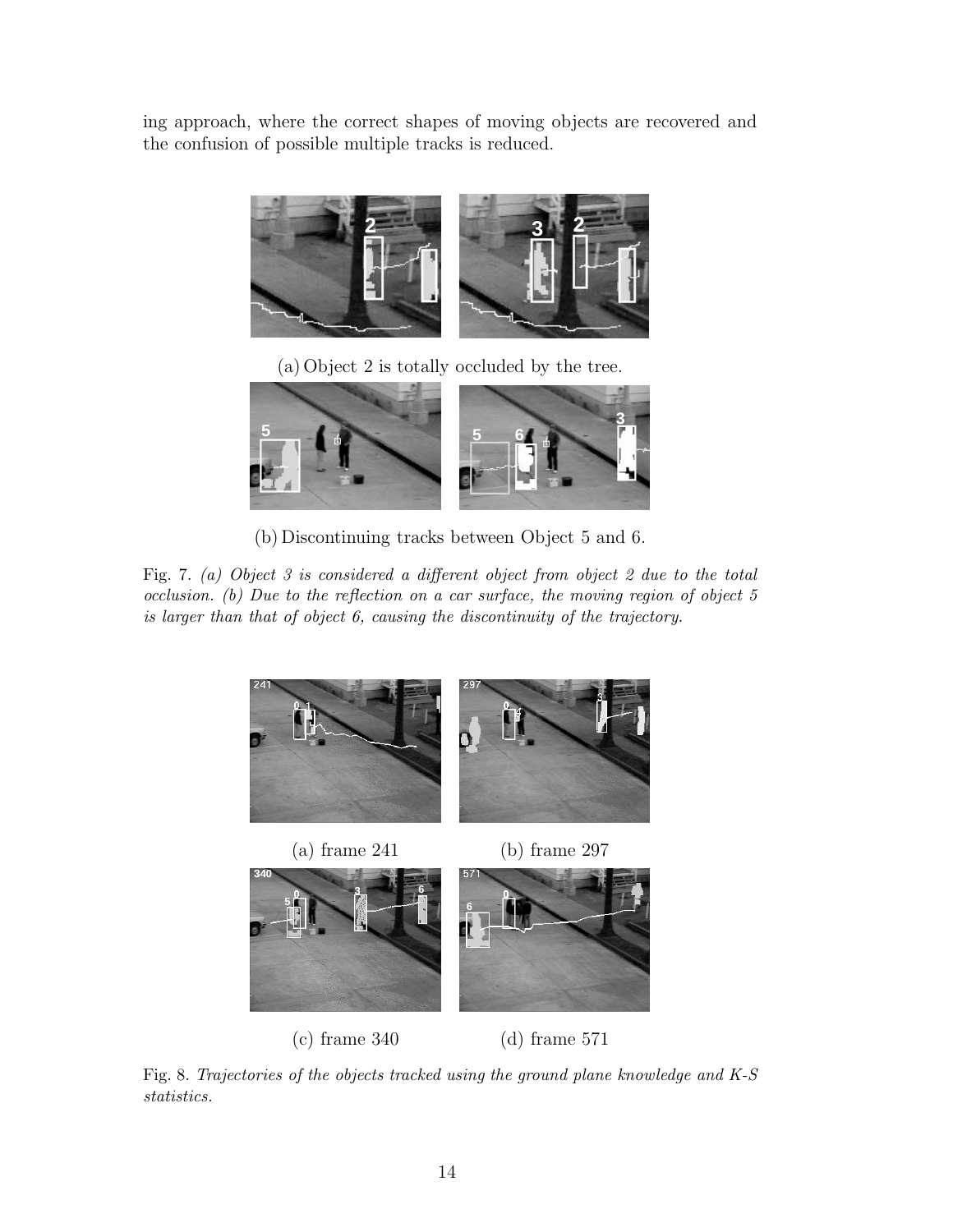# **5 Event Classification and Representation**

Events are viewed as consisting of single or multiple **threads**. In a **single thread event**, relevant actions occur along a linear time scale (as is the case when only one actor is present). In **multiple thread events**, multiple actors may be present. A single thread event may be further categorized into a simple or complex event. We describe in detail how these events are defined and modeled in the following.

## 5.1 Simple, Single Thread Events (or Simple Events)

Simple events are defined as a short coherent unit of movement described by a concurrent logical constraint on a set of sub-events (other simple events) or directly from a set of mobile object properties. For example, in figure 2, simple event "a person is approaching a reference person" is described by the occurrence of three sub-events: "getting closer to the reference person", "heading toward it", and "slowing down". These sub-events are defined from the properties of the object trajectory. The representation of a simple event can be viewed as an instantiation of a Bayesian network. Bayesian networks allow users to directly determine the causal relations between mobile object properties and simple events, reducing the complexity and redundancy of the representation. Simple events are verified at every frame from the probability distributions of the sub-events at that instance.

#### 5.2 Complex, Single Thread Events (or Complex Events)

Complex events correspond to a linearly ordered time sequence of simple or other complex events. They may take place over long sequences (100 frames or more) and are usually over at least 10 frames. For example, "converse" is a linear occurrence of two consecutive simple events: "a person approaches the reference person", then "stops at the reference person". We propose to use a finite state automaton to represent a complex event as it allows a natural description [6]. Figure 9 shows an automaton representation of "converse", where each automaton state represents a sub-event.

#### 5.3 Multiple Thread Events

Multiple thread events correspond to two or more single thread events with some logical and time relations between them. Each composite thread may be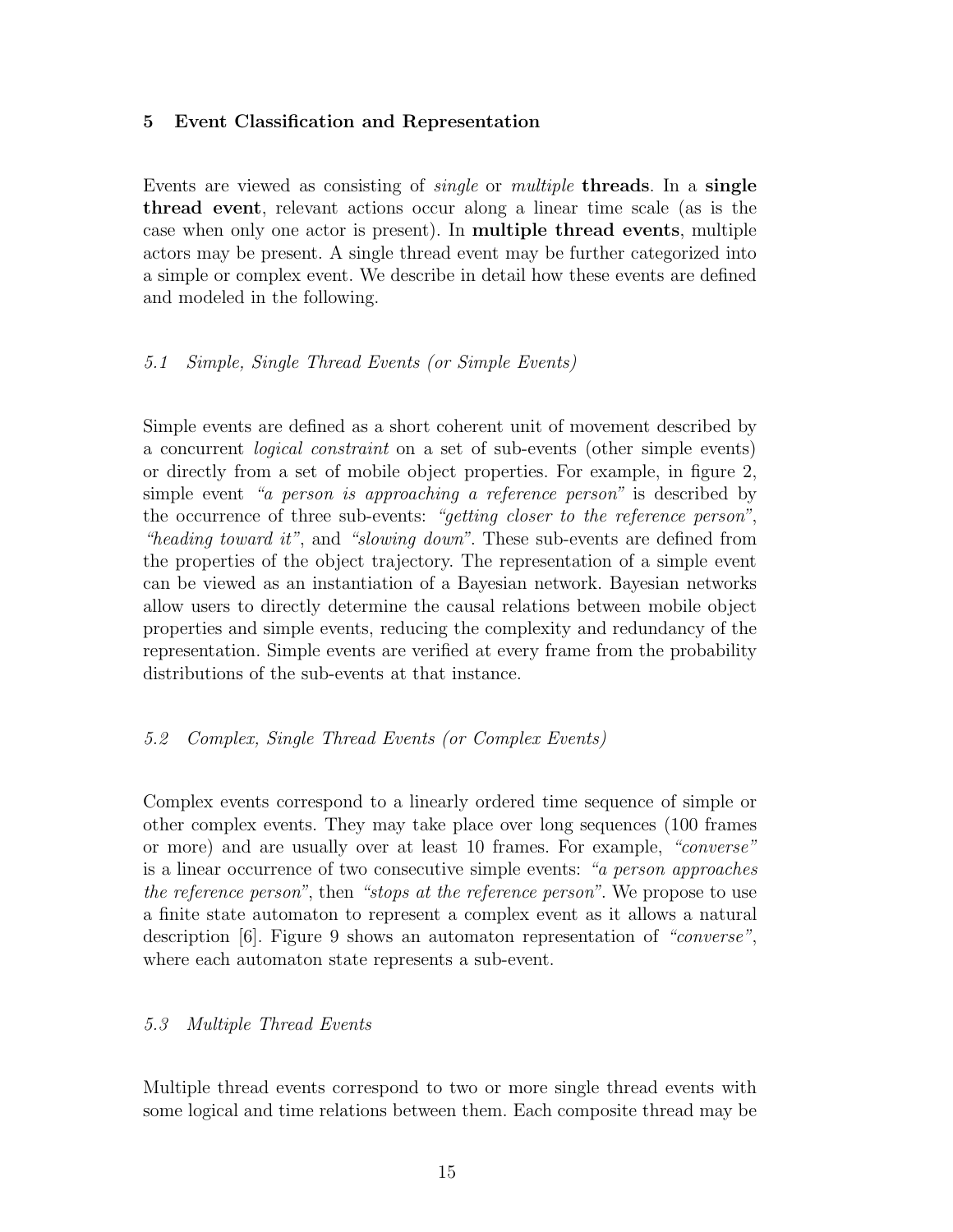

Fig. 9. *A finite-state automaton that represents the complex event "converse".*

performed by different actors. In such case, multiple thread events can be considered to model interactions among actors. In [16], interactions among actors are modeled by coupled HMMs. In coupled HMMs, interactions are defined at a fine temporal granularity and are represented by probabilistic transitions from a hidden state of one HMM to other hidden states of another HMM. In our case, we consider event threads to be a large scale event and propose to use the binary interval-to-interval relations, first defined by Allen [24], such as "before", "starts", "during" and "overlap", to describe temporal relations between sub-events of a multi-thread event. For example, "event A must occur before event  $B$ " and "event  $A$  or event  $D$  occurs".

A multi-thread event is represented by an event graph similar to interval algebra networks [24]. One particular specification of an event that we call "stealing" may be composed of several threads of complex events performed by four actors, as described in Table 1. The temporal constraints among these events are that

1) "converse" occurs before "approach1" and "approach2", 2) "blocking" starts right after or some time after *approach1* or *approach2*, and 3) "taking-object" occurs during "blocking". Figure 10 shows a graphical representation of these events. The symbols "b", "d" and "s" stand for interval temporal constraints "before", "during" and "starts" respectively.



Fig. 10. *A graphical description of a multi-thread event.*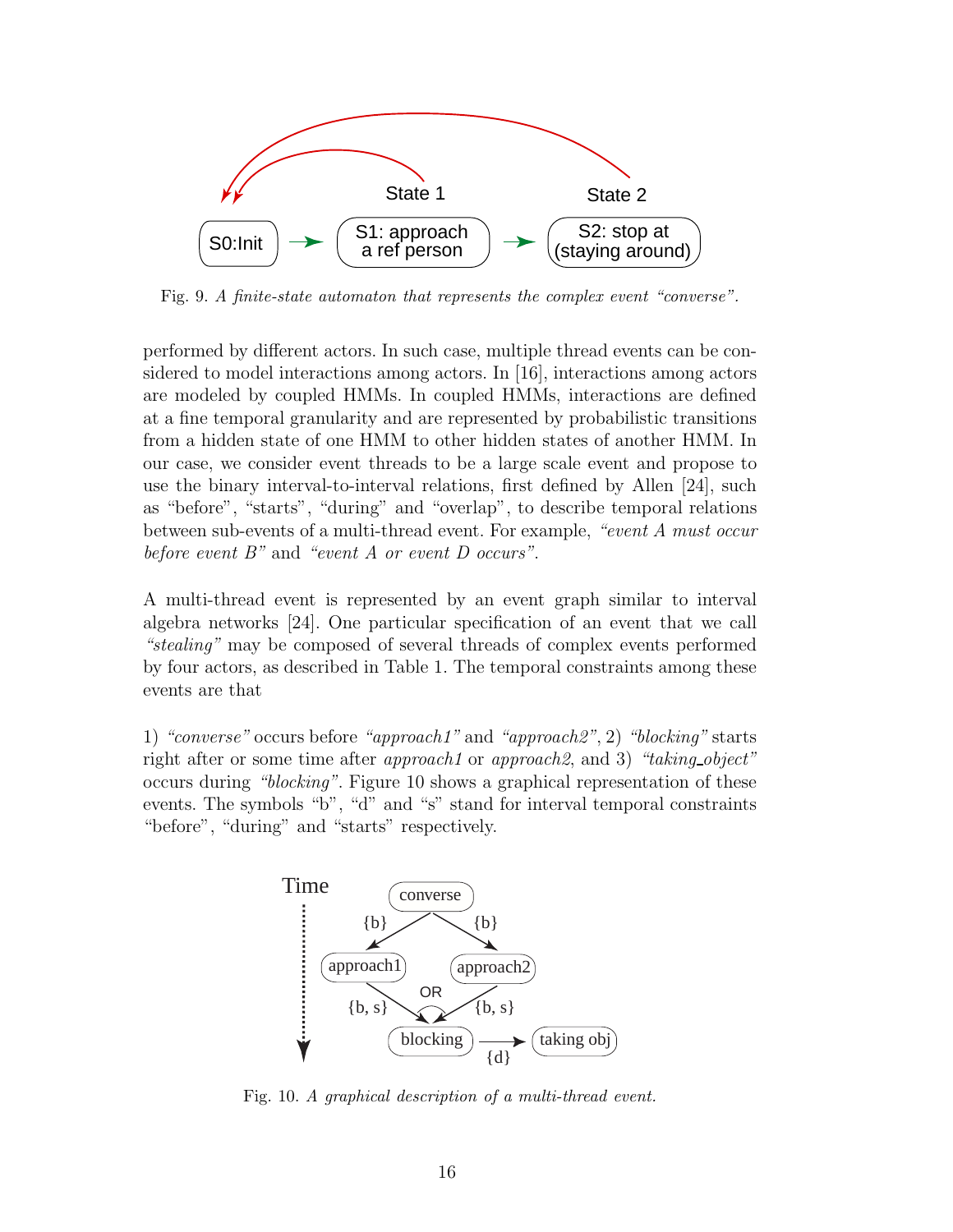| Description of sub-events of "stealing" |                                                                     |  |  |  |
|-----------------------------------------|---------------------------------------------------------------------|--|--|--|
| converse                                | $actor_1$ approaches his friend                                     |  |  |  |
|                                         | and drops a suit case on the ground.                                |  |  |  |
| approach1                               | $actor_2$ approaches and                                            |  |  |  |
|                                         | stops between $actor_1$ and the suitcases.                          |  |  |  |
| approach2                               | <i>actor</i> <sub>3</sub> approaches and stops                      |  |  |  |
|                                         | between $actor_1$ 's friend and the suitcases.                      |  |  |  |
| blocking                                | <i>actor</i> <sub>2</sub> or <i>actor</i> <sub>3</sub> are blocking |  |  |  |
|                                         | the view of the suitcases.                                          |  |  |  |
| taking object                           | $actor_4$ approaches                                                |  |  |  |
|                                         | and takes the suitcases away.                                       |  |  |  |

Table 1

*Description of the multiple thread event "stealing".*

# **6 Single-Thread Event Recognition**

To recognize which event model matches the video images the best, the entities in the representation must be computed. Computations at each level are inherently uncertain, hence a formal uncertainty reasoning mechanism is needed. We propose the use of Bayesian methods for making an inference about singlethread events, which are then combined to compute the probabilities of the multiple-thread events.

Suppose we have a set of competing event scenarios  $S = S_1, ..., S_N$ . Let  $O_{t_i}$ represents a set of mobile object properties computed at time frame  $t_i$ . Given a temporal sequence of observations  $O_{1,t} = O_1O_2...O_t$  of moving objects, we want to make a decision as to which event has occurred and when it starts and finishes. To make such a decision, we want to compute  $\forall i, P(S_i|O_{1,t})$  and find the event with the maximal value.  $P(S_i|O_{1,t})$  can be computed by inferring the distribution of sub-event values at the lower layers and propagating them towards the top layer. In particular, the event recognition process starts with the computation of the likelihood of single-thread events from the properties defined for the moving object of interest. The probabilities of these singlethread events are then combined to verify a multi-agent event. In this section, we discuss the Bayesian inference of  $P(S_i|O_{1,t})$  where  $S_i$  is a single-thread event.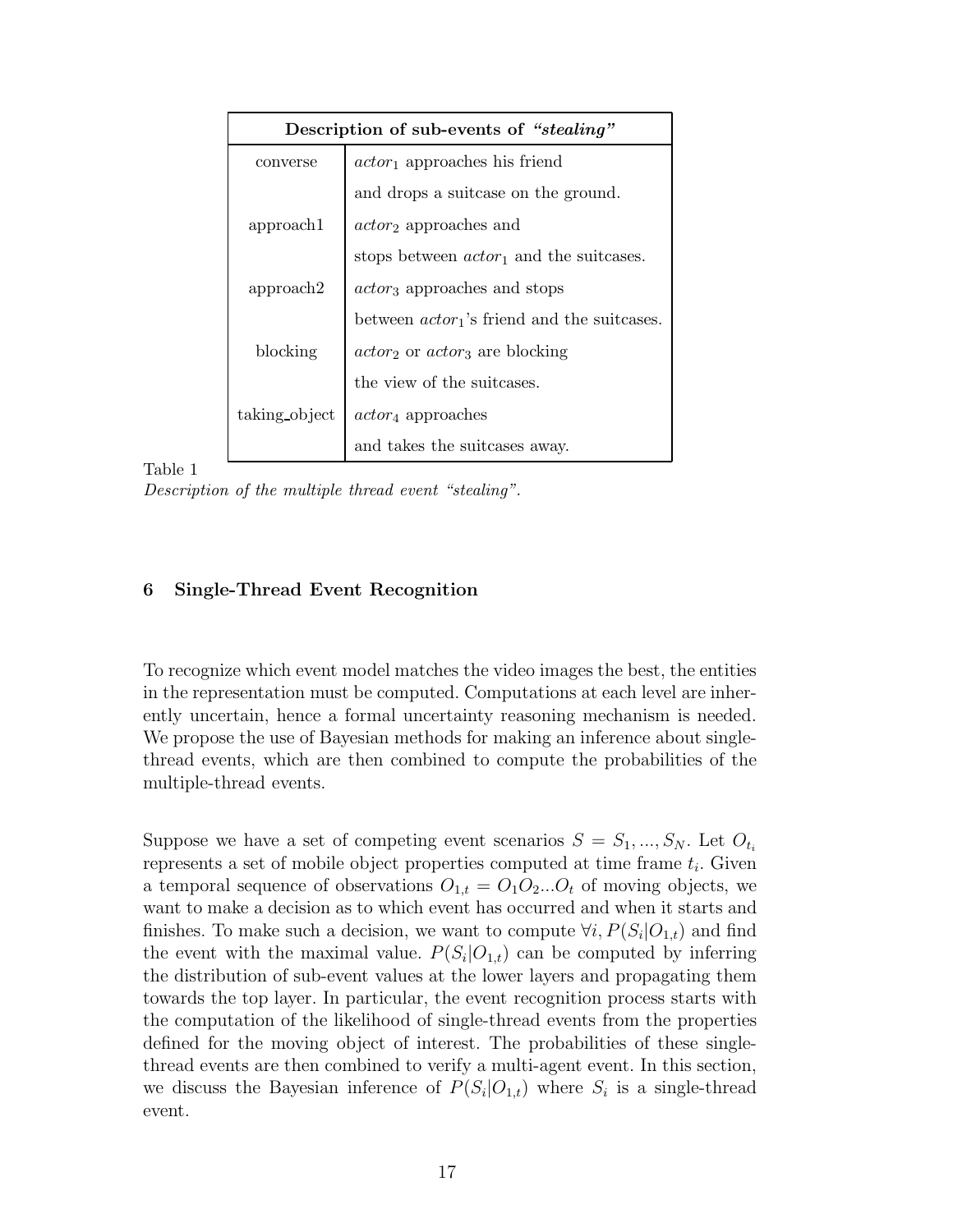#### 6.1 Object Class and Simple Event Recognition

The class of an object and its simple events are both represented by a Bayesian network and are inferred from the mobile object properties computed during a time frame. In Bayesian terms, the input entities are viewed as providing the evidence variables and the task is to compute the probability distribution of an output entity hypothesis. If the entities to be combined are statistically independent (given the scenario), a simple naive Bayes' classifier can be used to compute the distribution of the combined result. When the entities are not conditionally independent, Bayesian networks offer an efficient representation that can represent dependence by decomposing the network into conditionally independent components. To effectively use Bayesian networks, we need the knowledge about the network structure (i.e., which entities are directly related or linked to which entities) and the conditional probabilities associated with the links.

#### 6.1.1 The Structure of Bayesian Networks

In our case, the structure of the network is derived from the knowledge about the domain. For example, logical constraints of sub-events that represent the recognition of a particular event indicate the direct causal link between them (i.e., the sub-events are the consequences of that event). By defining each event such that its sub-events are conditionally independent of each other given the event values, the hierarchy such as the one in figure 2 can be converted naturally into a Bayesian network which is composed of several layers of naive Bayesian classifiers (i.e., no hidden nodes). Each layer in the hierarchy can be viewed as having several naive Bayesian classifiers (one classifier per each scenario). Belief propagation is performed in one direction from the bottom layer to the top layer.

In figure 2, at the top layer, the parent event "approach a reference person", is linked to three child events: "getting closer to the reference person"  $(e_1)$ , "heading toward the reference person"(e<sub>2</sub>), and "slowing down" (e<sub>3</sub>). These child events form another layer of three naive Bayesian classifiers (e.g.,  $e_1$ ) becomes a parent of "distance evolution" (the difference of the distance to the reference object at frame t and  $t - 1$ ). The probability distribution over the parent event values in Bayesian classifiers  $(P(H|e_1, e_2, e_3))$  is inferred from the distribution of child event values and the conditional probabilities of child events given the values of the parent event as shown in figure 11. Given that  $e_1, e_2$  and  $e_3$  are conditionally independent given H, the belief is propagated from the sub-events  $e_1, e_2$  and  $e_3$  to infer the probability distribution of H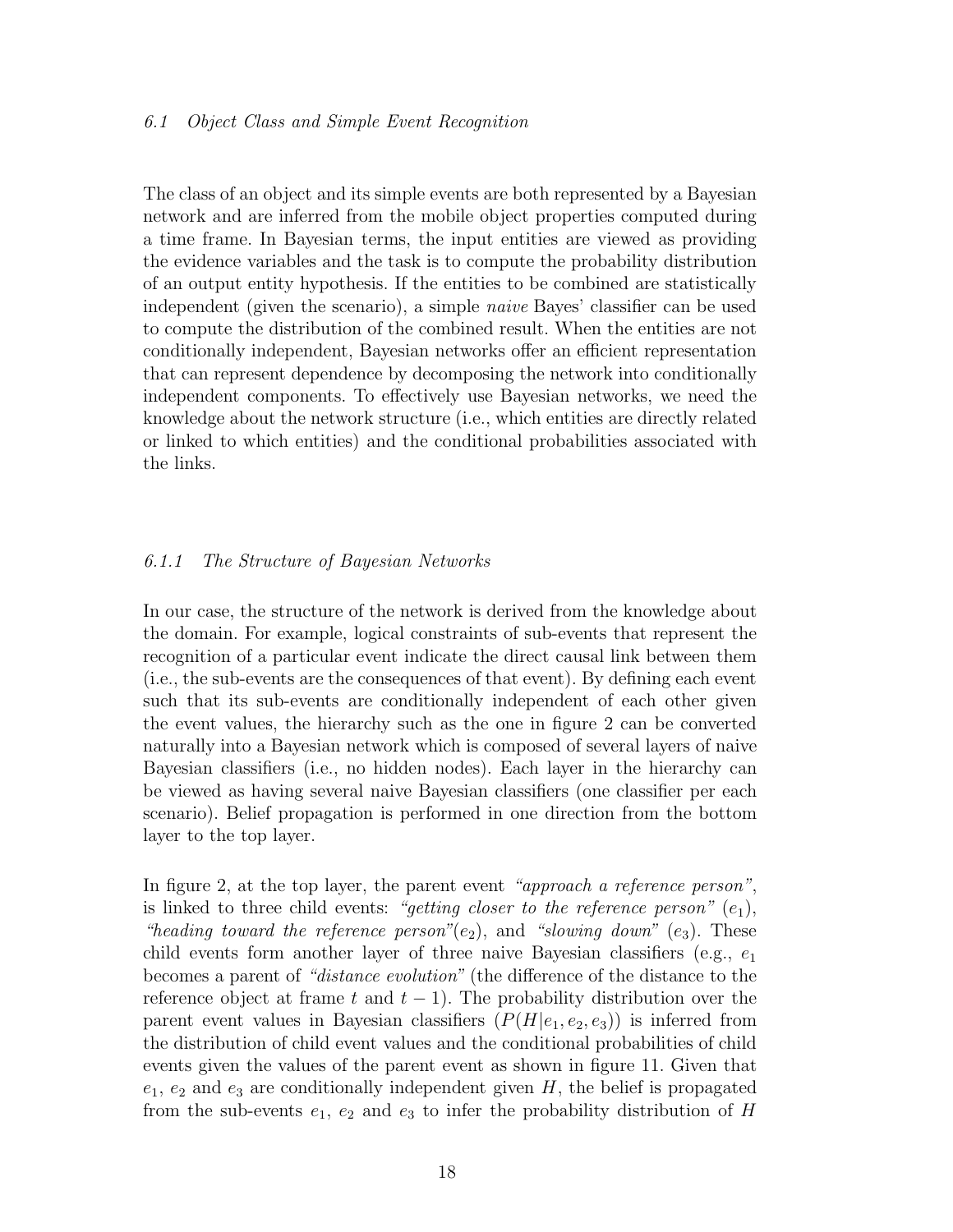

Fig. 11. *A detailed illustration of a naive Bayesian classifier that is used to infer "approach the reference person" in figure 2.*

(i.e.,  $P(H|e_1, e_2, e_3)$ ) by applying Bayes' rule as follows:

$$
P(H|e_1e_2e_3) = \alpha P(e_1|H)P(e_2|H)P(e_3|H)P(H)
$$
  

$$
P(\neg H|e_1e_2e_3) = \alpha P(e_1|\neg H)P(e_2|\neg H)P(e_3|\neg H)P(\neg H),
$$

where  $\alpha$  is a normalizing constant such that  $P(H|e_1e_2e_3)+P(\neg H|e_1e_2e_3)=1$ .

## 6.1.2 Parameter Learning

Parameters to be learned in a Bayesian network are the conditional probabilities of child events given the values of the parent event. Traditionally, these parameters are learned using the Expectation-Maximization (EM) algorithm when hidden nodes are present. In our case where all nodes are transparent (e.g., we can observe whether the object is moving towards another object or whether it is slowing down), these conditional probabilities (i.e.,  $P(e_i|H)$  and  $P(e_i|\neg H)$ )can be learned from image sequences directly such as by making a histogram of observed values of the evidence variables,  $e_1, e_2, e_3$ , given the value of a given hypothesis,  $H$ . In the case where a single Gaussian distribution can be assumed, the Gaussian parameters ( $\mu$  and  $\sigma$ ) can be computed easily.

#### 6.2 Complex Event Recognition

**Complex events**, defined as a temporal sequence of sub-events, are represented by a finite state automaton as shown in figure 9 for the event "converse". The dynamics of the complex event is modeled by the probabilistic transitions among the event states, as shown by the arrows in the figure, where state i either advances to state  $i+1$  or remains in the same state. Both sub-events of "converse" are simple events. The recognition process consists of decoding the pattern of sub-events (which, in our case, are inferred from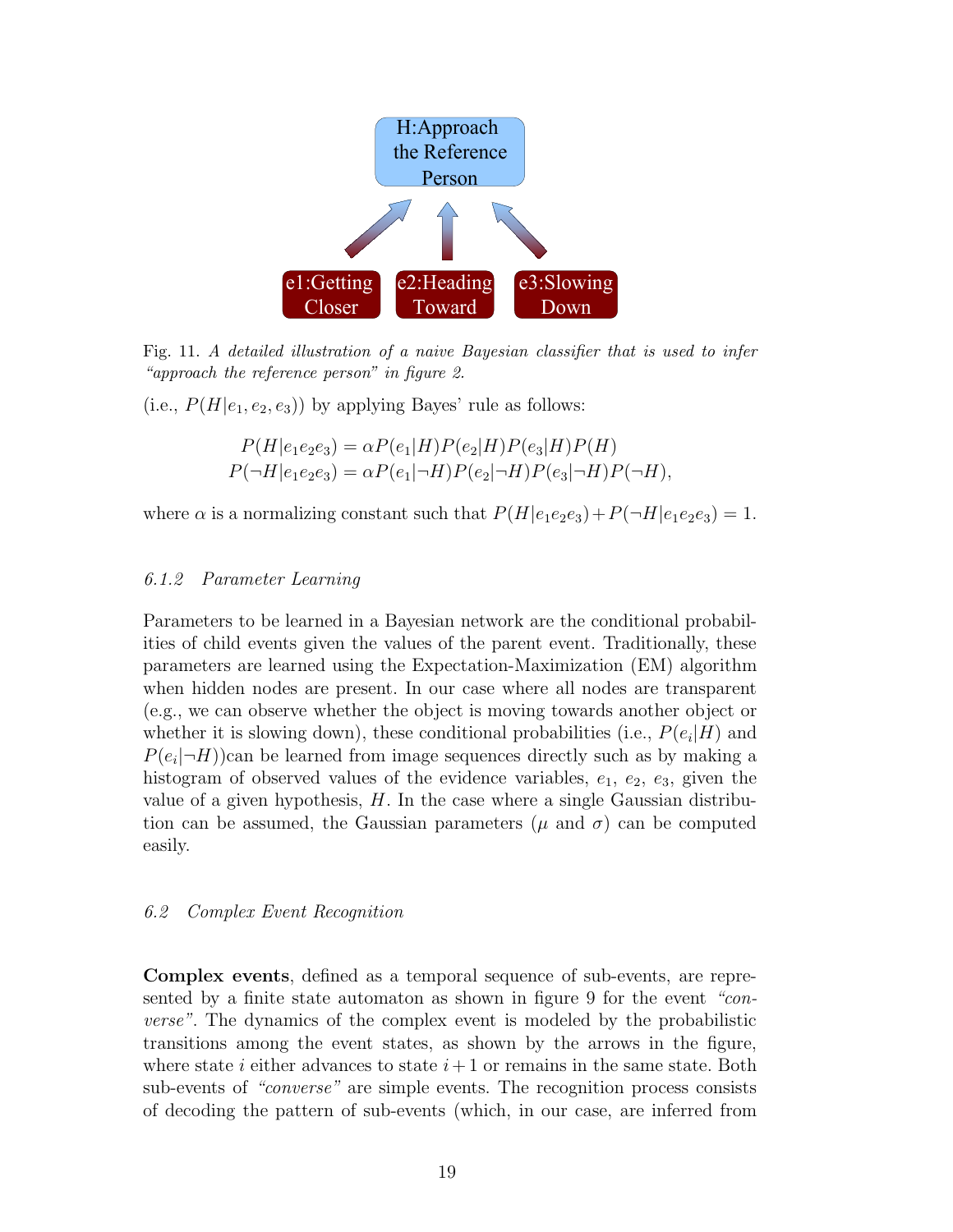observed motion and shape features) and segmenting them into the corresponding states. As the occurrence of sub-events are uncertain, the decision on the transition between states also becomes uncertain. We define the probability of a multi-state complex event  $(MS)$  as  $P(MS<sup>*</sup>|O)$ : the probability that the complete automaton state sequence of MS occurs with the most likely state transition timing given the sequence of observations  $O = O_{(1,t)}$ . This can be computed as follows:

$$
P(MS^*|O) = \max_{\forall (t_1, t_2, \dots, t_N)} P(S_{1_{(t_1, t_2-1)}} S_{2_{(t_2, t_3-1)}} \dots S_{N_{(t_N, t)}} | O), \tag{3}
$$

where  $t_i$  refers to the time that the transition to state i from state  $i-1$  occurs and  $S_{i_{(t_i,t_{i+1}-1)}}$  means that scenario event i occurs during  $t_i$  and  $t_{i+1}$  - 1.

For compactness, we drop the timing notation symbols and let  $S_i$  be  $S_{i_{(t_i,t_{i+1}-1)}}$ and  $S_1^N$  be  $S_{1_{(t_1,t_2-1)}}$   $S_{2_{(t_2,t_3-1)}}$  ...  $S_{N_{(t_N,t)}}$ . Similarly, let  $O_i$  be  $O_{(t_i,t_{i+1}-1)}$  and  $O_i^j$  be  $O_i O_{i+1} \dots O_j$ . The computation of  $P(S_1^N|O)$  can be decomposed into the recognition results of sub-events by the following steps. First, from the conditional probability axiom, we have that,

$$
P(S_1^N|O) = P(S_N, S_1^{N-1}|O_N, O_1^{N-1})
$$
\n(4)

$$
= P(S_1^{N-1}|S_N, O_1^{N-1}, O_N)P(S_N|O_1^{N-1}, O_N).
$$
 (5)

By making an assumption that given  $O_N$ ,  $S_N$  is independent of  $O_1^{N-1}$  and vice versa, Eq. 5 can be written as:

$$
P(S_1^N|O) = P(S_1^{N-1}|S_N, O_1^{N-1})P(S_N|O_N).
$$
\n(6)

From the conditional probability axiom, Eq. 6 becomes,

$$
P(S_1^N|O) = \frac{P(S_N|S_1^{N-1}, O_1^{N-1})P(S_1^{N-1}|O_1^{N-1})P(S_N|O_N)}{P(S_N|O_1^{N-1})}.\tag{7}
$$

By making an assumption that  $S_N$  and  $O_1^{N-1}$  are independent of each other, we can write Eq. 7 as:

$$
P(S_1^N|O) = P(S_N|O_N)[\frac{P(S_N|S_1^{N-1})}{P(S_N)}]P(S_1^{N-1}|O_1^{N-1}).
$$
\n(8)

By making a Markov assumption that the probability of being in state  $i$  at time t depends only on the state at time  $t-1$  (i.e.,  $P(S_N | S_1^{N-1}) = P(S_N | S_{N-1_{t_N-1}})$ ), the terms in the bracket in Eq. 8 can be written as  $a_{N,N-1}$  (the probability of the path being taken from  $S_{N-1}$  to  $S_N$  normalized by all the possible paths from  $S_{N-1}$ ). Eq. 8 can now be written as:

$$
P(S_1^N|O) = P(S_N|O_N)a_{N,N-1}P(S_1^{N-1}|O_1^{N-1}).
$$
\n(9)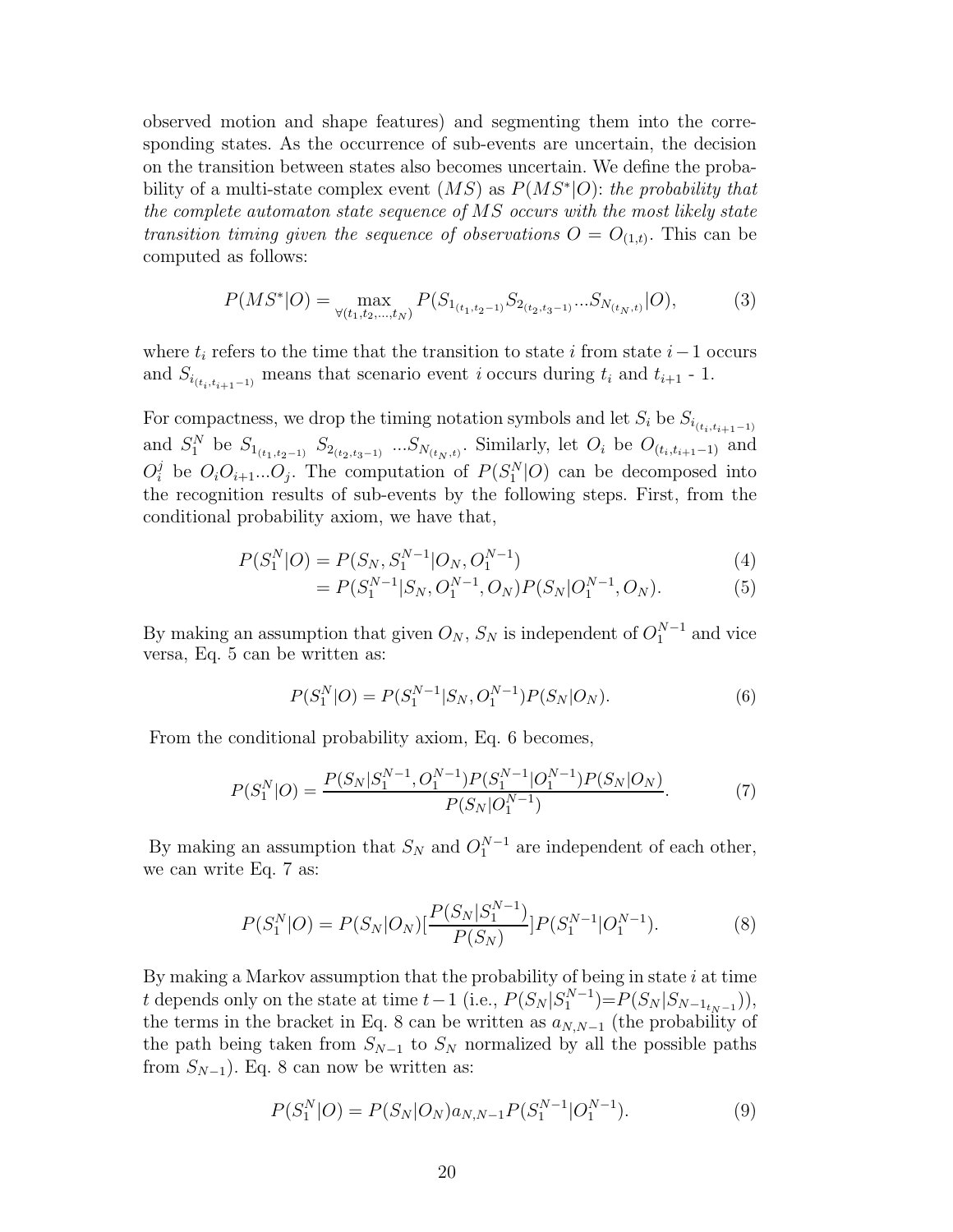We can recursively expand the term  $P(S_1^{N-1}|O_1^{N-1})$  using equations 4 to 9 and finally get that,

$$
P(S_1^N|O) = \prod_{1 \le i \le N} a_{i,i-1} P(S_{i_{(t_i, t_{i+1}-1)}}|O_{(t_i, t_{i+1}-1)})
$$
\n(10)

where  $t_{N+1} = t$  and  $a_{i,i-1}$  is assumed to be constant for all scenarios. By substitute Eq. 10 into Eq. 3, we have:

$$
P(MS^*|O) = \max_{\forall (t_1,\dots,t_N)} \prod_{1 \le i \le N} a_{i,i-1} P(S_{i_{(t_i,t_{i+1}-1)}}|O_{(t_i,t_{i+1}-1)}). \tag{11}
$$

We describe next the algorithm to find the values of  $t_1, t_2, ..., t_N$  that maximize  $P(MS^*|O)$ .

#### Complex Event Recognition Algorithm

The direct computation of  $P(MS<sup>*</sup>|O)$  at time T using Eq. 11 involves an operation of  $O(T^N)$  complexity since there are  $O(T^N)$  combination of values of  $t_1, t_2, ..., t_N$ . However a more efficient recursive algorithm based on dynamic programming can be applied. This algorithm is an adaptation of the Viterbi's algorithm used for HMMs to our finite-state automaton. Let  $R_i(t)$  be the likelihood that  $\overline{MS}$  occupies state i at time t with the most likely transition timing between states given the observation sequence  $O_{(t_1,t)}$ . That is,

$$
R_i(t) = \max_{\forall (t_1, t_2, ..., t_i)} P(S_{1_{(t_1, t_2-1)}} S_{2_{(t_2, t_3-1)}} ... S_{i_{(t_i, t)}} | O_{(t_1, t)}) \qquad \dots (a)
$$
  
= 
$$
\max_{\forall (t_1, t_2, ..., t_i)} \prod_{1 \le j \le i} a_{j, j-1} P(S_{j_{(t_j, t_{j+1}-1)}} | O_{(t_j, t_{j+1}-1)}) \qquad \dots (b)
$$
 (12)

The solution for Eq. 3 is, therefore, equivalent to  $R_N(t)$ .  $R_i(t)$  can be derived from previously recognized state  $i-1$  as follows. For short, let  $A_i$  be the term on the right hand side of the product.

$$
R_i(t) = \max_{\forall (t_1, t_2, ..., t_i)} \prod_{1 \le j \le i} A_j \qquad \dots (a)
$$
  
= 
$$
\max_{t_{i-1} \le t_i \le t} [A_i \max_{\forall (t_1, t_2, ..., t_{i-1})} \prod_{1 \le j \le i-1} A_j] \qquad \dots (b)
$$
  
= 
$$
\max_{t_{i-1} \le t_i \le t} A_i R_{i-1}(t_i - 1) \qquad \dots (c)
$$
 (13)

By substitute  $A_i$  back in Eq. 13 (c), we have that,

$$
R_i(t) = \max_{t_{i-1} \le t_i \le t} a_{i,i-1} P(S_{i_{(t_i,t)}} | O(t_i, t)) R_{i-1}(t_i - 1)
$$
\n(14)

$$
t_{i_{best}} = \underset{t_{i-1} \leq t_i \leq t}{\operatorname{argmax}} a_{i,i-1} P(S_{i_{(t_i,t)}} | O_{(t_i,t)}) R_{i-1}(t_i - 1) \tag{15}
$$

At time t, starting from state 1 where  $R_0(t)$  is always 1, Eq. 14 are recursively processed until the final state N is reached, where  $R_N(t)$  represents the probability of the sequence of states occurs with optimal transition timing  $t_{1_{best}}, t_{2_{best}}, ..., t_{N_{best}}$  (i.e.,  $P(MS^*|O)$ ).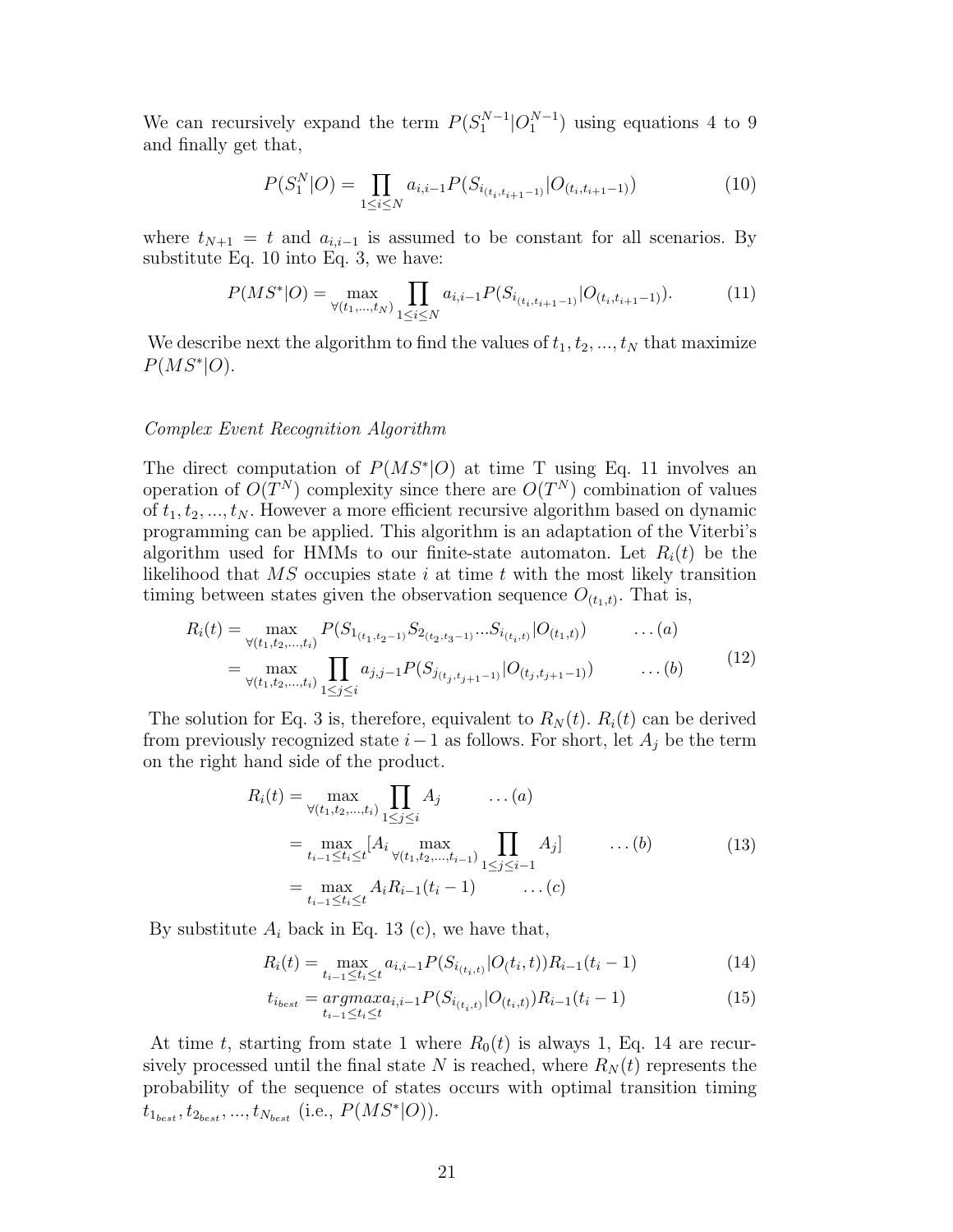Finding  $t_{i_{best}}$  that Maximizes  $R_i(t)$ 

To compute  $R_i(t)$  in Eq. 14, two issues need to be addressed: how  $P(S_{i_{(t+i)}}|O_{(t_i,t)})$ is computed and how to search for  $t_i$  that maximizes  $R_i(t)$ .

One way to derive  $P(S_{i(t_i,t)} | O_{(t_i,t)})$  is to write it out in terms of state transitional probabilities  $(a_{i,i})$  and the probability of the state  $S_{i_{t_i}}$  given  $O_{t_j}$  for all  $t_i \leq t_j \leq t$ :

$$
P(S_{i_{(t_i,t)}}|O_{(t_i,t)}) = \left(\prod_{t_i \le t_j \le t} P(S_{i_{t_j}}|O_{t_j})\right)(a_{i,i})^{t-t_j}(1-a_{i,i})\tag{16}
$$

This is similar to the probability computation method in the traditional HMM decoding except for the alternate role of  $S_{i_{t_j}}$  and  $O_{t_j}$ . One weakness of Eq. 16 is that the event duration is inappropriately modeled by an exponential function  $(a_{i,i})^{t-t_j}$  (1 −  $a_{i,i}$ ). Unlike the case of speech recognition where the duration of a phoneme (e.g., the sound  $/th$  in "the") is restrictively short, the duration of an activity is highly variable and can last for several minutes. Therefore, the exponential model of event duration may not give accurate results as

A more accurate way of computing  $P(S_{i(t_i,t)} | O_{(t_i,t)})$  is to model the event duration explicitly (also known as a semi-HMM) [25]. Eq. 14 can be thought as one implementation of the semi-HMM, where the best sequence of events are searched in a longer time scale. Decoding a semi-HMM is NT times more complex than a conventional HMM (where  $N$  is the number of event states and T is the total time frames), since we need to re-evaluate  $P(S_{i(t_i,t)} | O_{(t_i,t)})$ for all possible  $t_i$  at each time frame t. In our experiment, we approximate the decoding in the semi-HMM as follows.

We assume that all event durations are equally likely and, therefore, are canceled out when alternative event paths are compared during the same period of time. We approximate  $P(S_{i(t_i,t)} | O_{(t_i,t)})$  by computing a temporal mean (expected value) of the distribution of  $P(S_{i_{t_m}}|O_{t_m})$  collected from frame  $t_m = t_i$ to  $t_m = t$  to average out the noise.

To find the optimal  $t_i$  (i.e.,  $t_{i_{best}}$ ) that maximizes  $R_i(t)$ , we would have to investigate all possible values of each  $t_i$ . However, there is a criteria to disregard many of these values as a candidate for  $t_{i_{best}}$ . Let  $t'_{i}$  be a possible value of  $t_{i}$ . One indicator for  $t_i$  to be disregarded as a potential candidate for  $t_i$  is the fact that the accumulative probability that scenario  $i$  does not occur during  $t'_{i}$ and  $t$  is greater than the accumulative probability that scenario  $i$  does occur, which indicates that scenario  $i$  does not occur during  $t'_{i}$  and  $t$ . In general, only a certain numbers, say k, of such  $t_i$  candidates  $(t_i^k = t_{i_1}, ..., t_{i_k})$  that compute the highest  $R_i(t)$  can be maintained.

The algorithm for maintaining the set  $t_i^k$  is summarized in the following. Let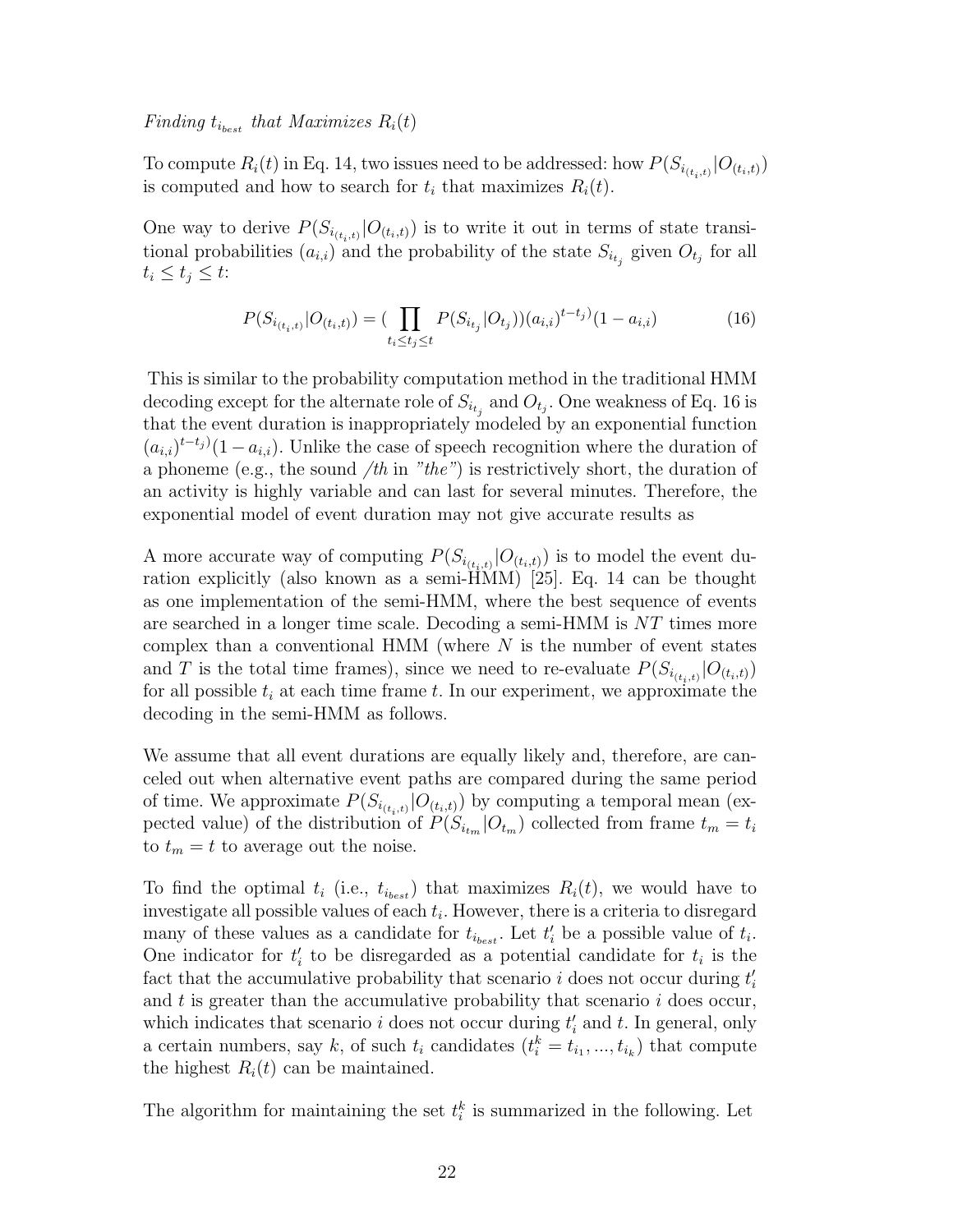- $S_i^+(t'_i, t)$  be the accumulative probability density of the scenario (above threshold  $\delta$  which is inversely proportionate to the degree of noise in the image sequences) from time  $t_i'$  to  $t$ ,
- $S_i^-(t'_i, t)$  be the accumulative probability density when the scenario is not recognized (i.e., under the threshold  $\delta$ ) from time  $t_i'$  to  $t$ , and
- $E[S_i]_{(t'_i,t)}$  be the expected recognition value of event  $S_i$  during  $t'_i$  and t. It represents the temporal mean of the distribution  $P(S_{i_{(t'_i,t)}}|O_{(t'_i,t)})$  used in Eq. 14 and 15.

 $S_i^+(t'_i, t)$  and  $S_i^-(t'_i, t)$  are computed as follows:

$$
S_i^+(t'_i, t) = \sum_{t'_i \leq j \leq t, P(S_{i_j}) > \delta} P(S_{i_j}),
$$
  

$$
S_i^-(t'_i, t) = \sum_{t'_i \leq j \leq t, P(S_{i_j}) \leq \delta} (1 - P(S_{i_j}))
$$

 $E[S_i]_{(t'_i,t)}$  is computed from  $S_i^+(t'_i,t)$  and  $S_i^-(t'_i,t)$  as follows:

If  $(S_i^+(t'_i, t) > S_i^-(t'_i, t)),$ then  $E[S_i]_{(t'_i,t)} = \frac{S_i^+(t)}{t-t'_i}$  $\frac{b_i(t)}{t-t'_i},$ else,  $E[S_i]_{(t'_i,t)} = 0$  and  $t'_i$  is discarded from the potential candidate values for  $t_{i_{best}}$ .

In term of complexity, if only a certain number  $k$  of  $t_i$  are maintained, we need to update k number of temporal means to compute  $R_i(t)$ . Since this process is repeated for all  $N$  states, multi-state complex event recognition algorithm requires  $O(NT)$  operations, which is as efficient as the Viterbi algorithm used in the HMM approach. However, the construction of the model, and the initialization and learning of the parameters can be much easier in our case since the nodes of the network are transparent.

#### 6.3 Analysis Results of Single-Thread Events

We constructed eighteen Bayesian networks similar to the one shown in figure 2 to represent simple events. These events consist of actions related to both the shape of a moving object (e.g., "stand", "crouch") and object's trajectory (e.g., "approach", "stop at", "slow down"). Some simple events are defined with regard to a geometrical zone (e.g., a road) such as "moving along the path". Eight complex events are modeled by constructing an automaton of simple events or other complex events. Parameters of each network are assumed to be Gaussian distributions and are learned from a training data set composed of up to 5 pre-segmented sequences (approximately 600 frames). Training sequences are staged performance by different pedestrians and con-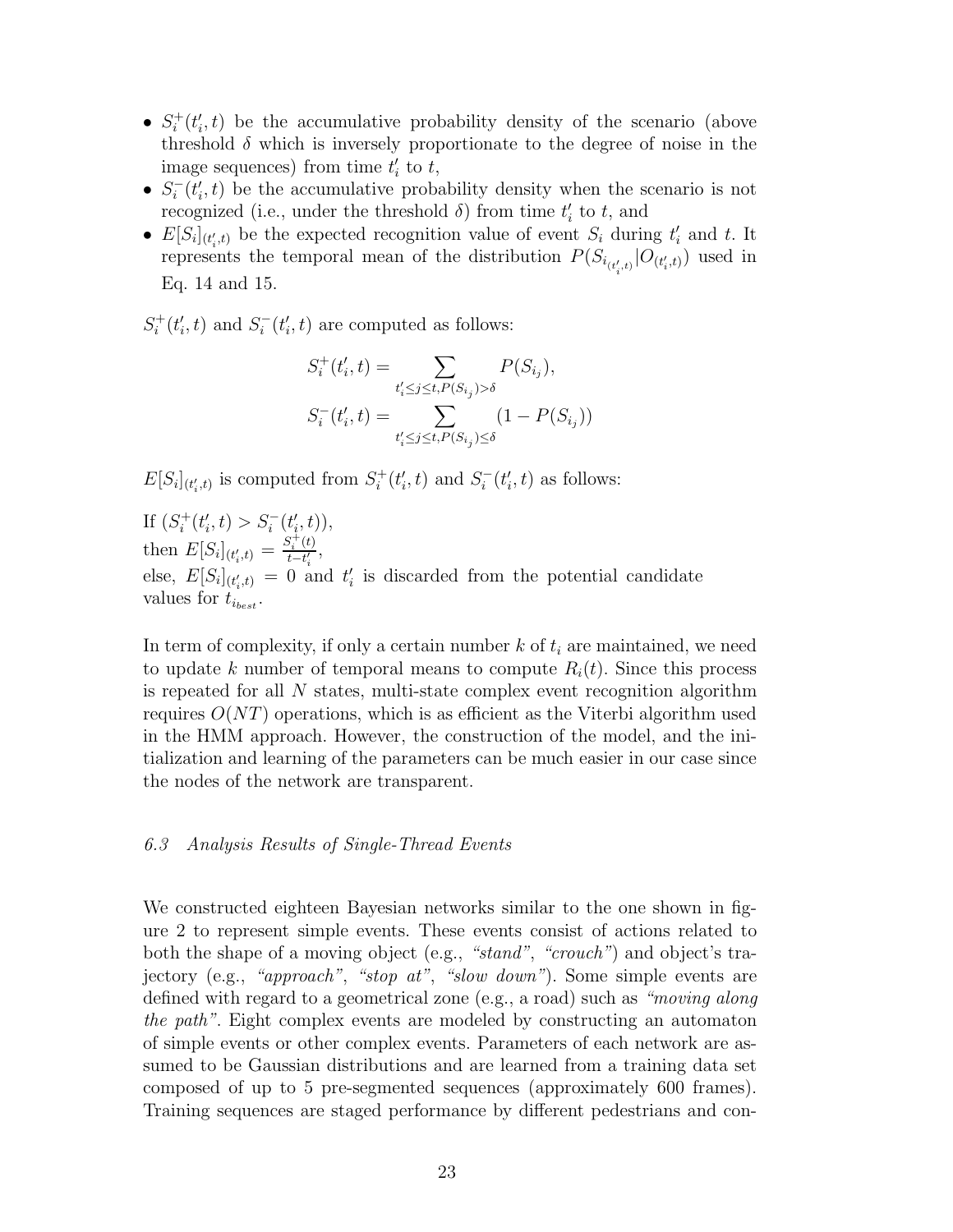

Fig. 12. *Analysis of single-thread events for object "A".*

tain about half of positive and half of negative examples. They are taken in different days, weather conditions and locations. A priori probabilities of all events are assumed to be equal. These event models constitute the scenario library in figure 1. We tested our single-thread event recognition algorithm on video streams collected in various domains: parking lots, street corners and airborne platforms. In the following, the algorithm is first demonstrated using the analysis results of the actions of two objects in "stealing" sequence (figure 5). Then, we show that our system can discriminate and correctly recognize competing scenarios using videos obtained from a different scene than the "stealing" sequence.

## 6.3.1 Recognition of "Converse" and "Taking Object"

• Complex event "converse" is a sequential occurrence of two simple events: "approach the reference person" and "stop at the reference person". This is, indeed, the action performed by object "A" in the "stealing" sequence. We process the "stealing" sequence by analyzing all simple and complex events modeled in the library. Figure  $12(a)$  shows the evolution of the probabilities of four most significant simple events. The probabilities of other simple events related to the trajectory are lower than 0.2 at all time frames. These results correspond with the human observation of the action of object "A". Object "A" first appears on the pedestrian path (defined by the user using a polygon drawn on the ground plane) on the right and moves along it for about thirty frames. It then proceeds toward the reference object and stops. It can be noticed that the probabilities of "approach the reference person" are considerably noisy compared to "stop at the reference person". This is because the recognition of "approach the reference person depends on instantaneous direction and speed of the objects, of which the measurements are not stable. In contrary, "stop at" event varies smoothly on the distance measurements. That is, once the object appears near the reference person, "stop at" will remains high as long as the object does not appear to jump a distance.

Figure 12(b) shows the evolution of complex event "*converse*" which is recognized by detecting the sequential occurrence of "approach the reference object" and "stop at". It can be noticed that even though "converse"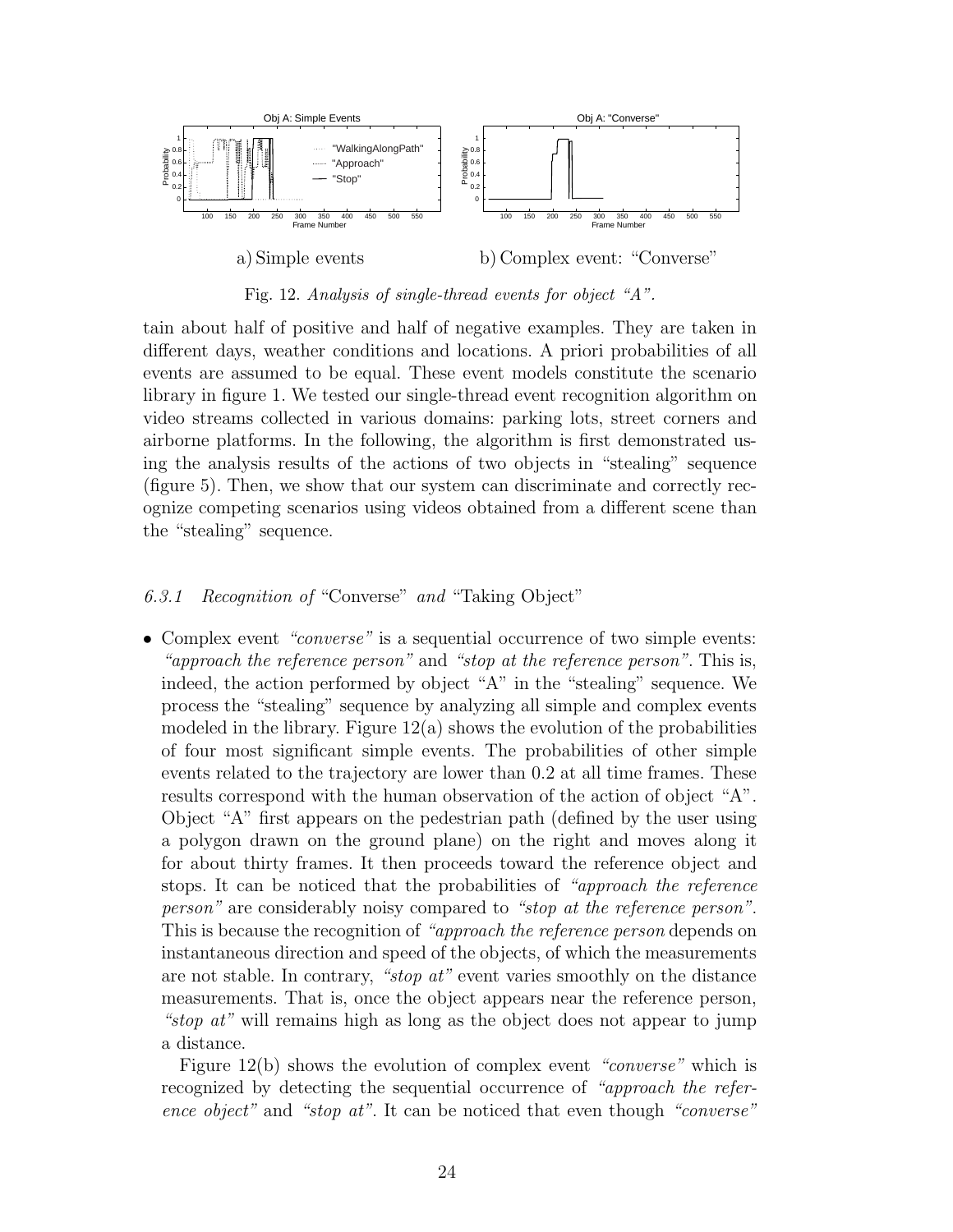

a) Sub-events of "Taking Object" b) Complex event: "Taking Object"

Fig. 13. *Analysis of single-thread events for object "D".*

depends on the recognition of the noisy "approach the reference person", its probability is more stable. This is because the temporal mean algorithm averages out the noise.

• Complex event "taking Object" is a sequential occurrence of "approach the reference person", "pick up object" and "leave". It is modeled in a similar way to "converse". However, while all sub-events in "converse" are simple events, "pick up object" is defined as a complex event "bend down" conditioned on the fact that the suitcase has disappeared. "Bend down" is modeled by an automaton composed of five shape-related event states: "stand", "height decreasing", "crouch", "height increasing" and "stand".

Figure 13(a) shows the probabilities of the sub-events of "taking object" for the object "D", which match with the human observation. In figure  $13(b)$ , "taking object" is recognized when its sub-events have sequentially occurred. We note that "pick up object" is, in fact, an articulated motion that, in an ideal case, should be recognized by tracking movements of human limbs. However, in many applications (in particular, the surveillance of an outdoor scene), moving objects may appear very small and tracking body configuration is not possible. We have shown that, in such cases, the approximate movement of shape (i.e., the change of the bounding box) may be combined with an event context (i.e., the fact that the suitcase is missing) to recognize a more sophisticated activity.

#### 6.3.2 Recognizing Competing Events in a Parking Lot

We demonstrate the efficacy of our single-thread event recognition algorithm in a different domain by analyzing ten video streams (digitized at 15 Hz) that capture activities in two different parking lot areas. The parameters of the networks are learned from sequences taken at the first parking lot. We tested the network on the sequences taken from the both parking lots; the second lot has a different street structure (the streets are of high curvature). We show results of two test sequences called sequence  $\bf{A}$  and  $\bf{B}$  shown in figure 14 (a) and 15 (a) taken in the second parking lot.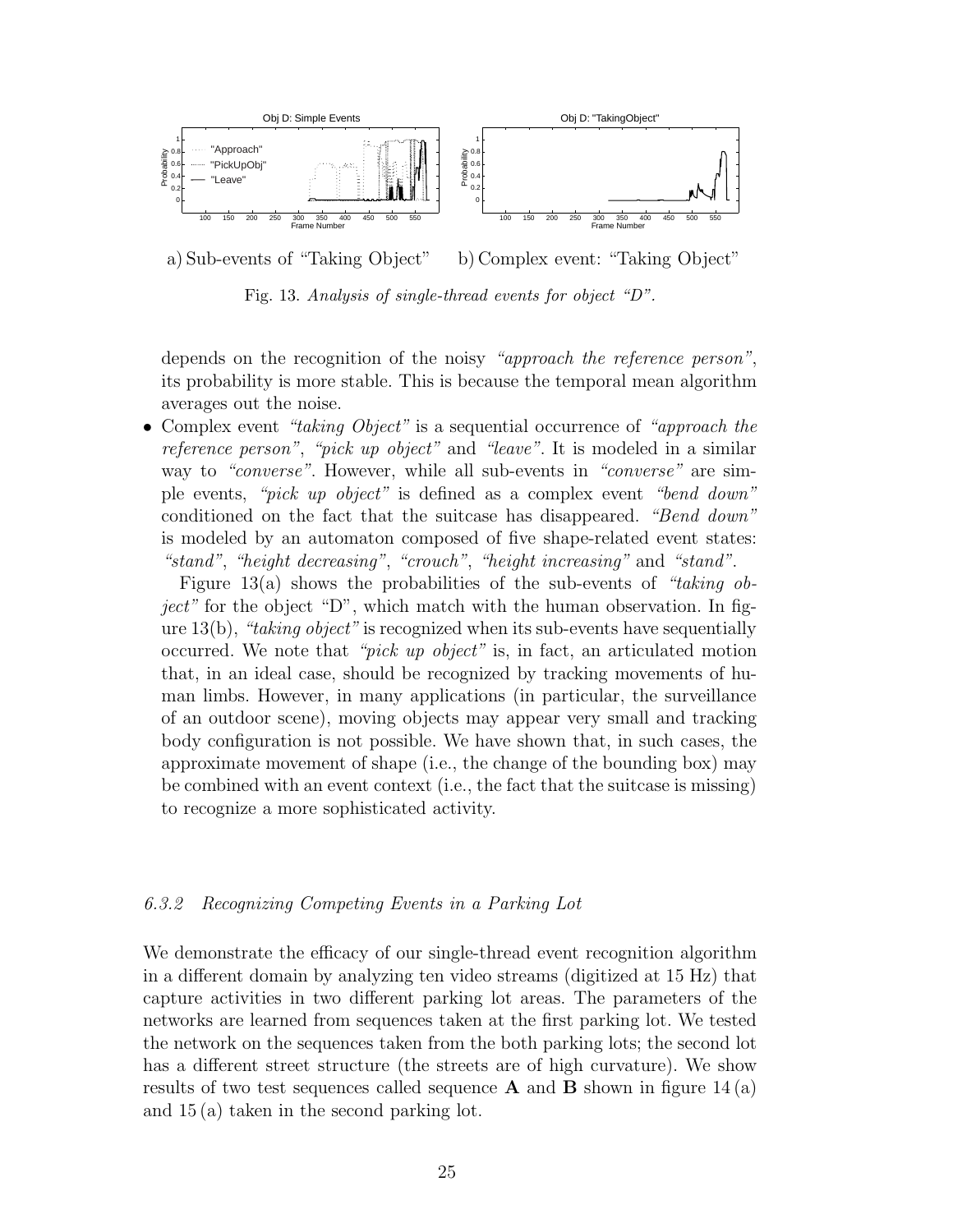



(b) Recognition results of two competing activities.

Fig. 14. *(a) Input sequence* **A** *shows a complex event "contact1". Object 1 (at the top) approaches object 2 (at the bottom), makes contact (both objects have merged as they meet), turns around and leaves. (b) "Contact1" is recognized with P*(*MS*∗|*O*) *= 0.7. On the other hand, "passing by" is recognized with lower probability (almost 0 at the end) since sub-event "leaving without turning around" is not established.*

# Description of Competing Events

We model two competing events to be detected using our hierarchical representation. First activity, "contact1" is a complex event defined as an automaton of three sub-events: "two men approach each other, make contact, turn around and leave". These sub-events are then described by the network similar to the one in figure 11. The second activity, "*passing by*" is also a complex event defined as "A man approaches another man, walks past the other, and then leaves". "passing by" is described by a network similar to that for "contact1", but with different sub-events.

# Recognition Results

The analysis results for sequence  $\bf{A}$  are shown in figure 14(b). The dotted, dotted-dashed, and solid lines show the likelihood of the sub-events which are derived using Bayesian networks described in section 6.1. The line marked with "+" shows  $P(MS<sup>*</sup>|O)$  computed based on our complex event recognition algorithm. The results show that "contact1" is recognized with higher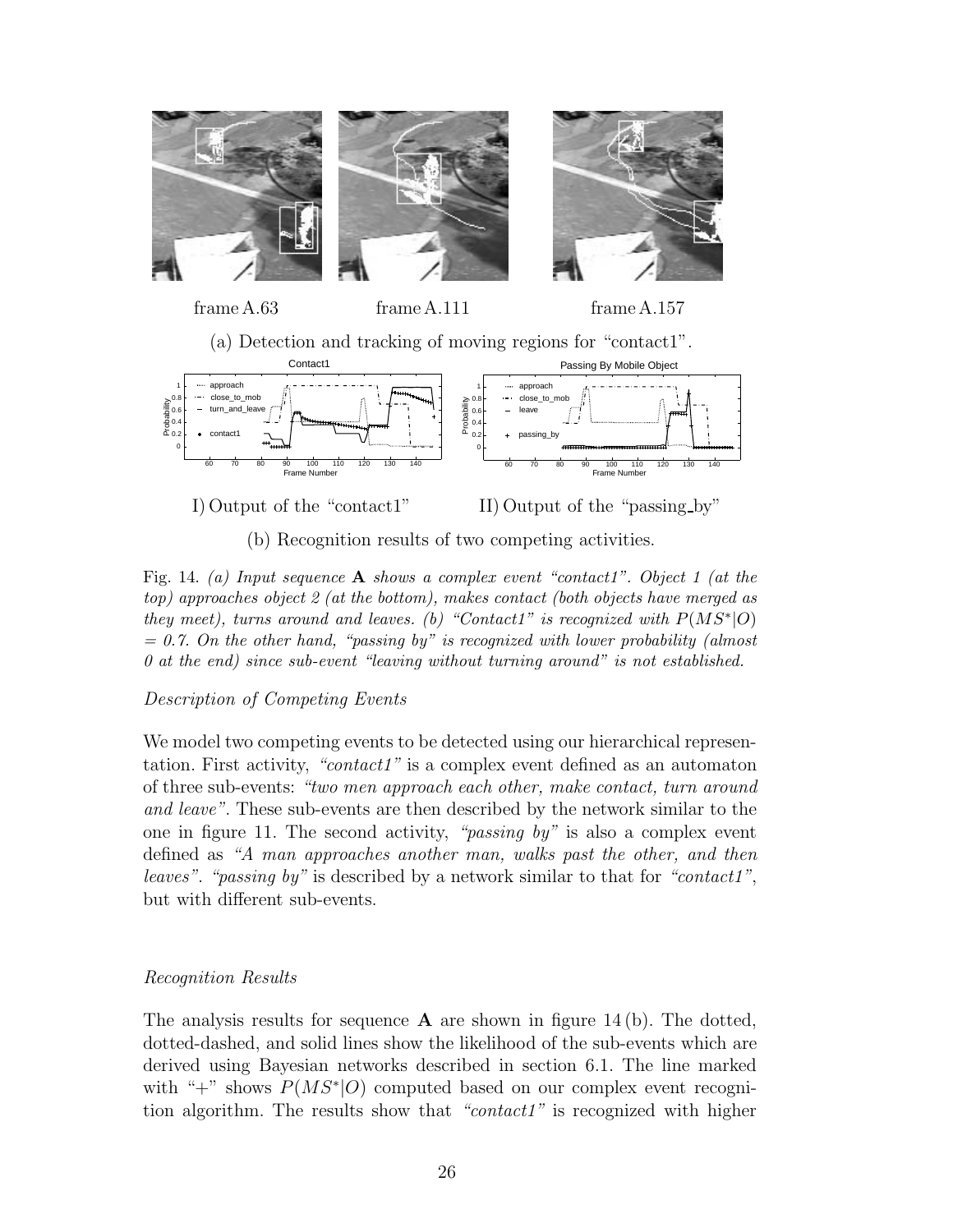



frame B.97 frame B.108 frame B.138

(a) Detection and tracking of moving regions for scenario "passing by"



I) Output of the "contact1" II) Output of the "passing by"

(b) Recognition results of two competing activities.

Fig. 15. *(a) Input sequence* **B** *shows a complex event "passing by":Object 1 walks past object 2. (b)* "*passing by" is recognized with higher confidence*  $(P(MS^*|O) =$ *0.6)* than "contact1" $(P(MS^*|O) = 0.2)$ .

confidence  $(P(MS^*|O) = 0.7)$  compared to "passing by"  $(P(MS^*|O) = 0)$ .

Figure 15 (b) shows the analysis results for sequence **B**. This sequence depicts the event "Passing By" which is correctly recognized with probability of 0.6, while the event "Contact1" is poorly recognized at the lower value of 0.2.

# **7 Multi-Thread Event Recognition**

Multi-thread events are recognized by evaluating the likelihood values of the temporal and logical relations among event threads. Constraint satisfaction and propagation techniques have been used in the past [24] based on the assumption that events and their durations are deterministic. We present in this section an algorithm to verify and propagate temporal constraints when events are uncertain.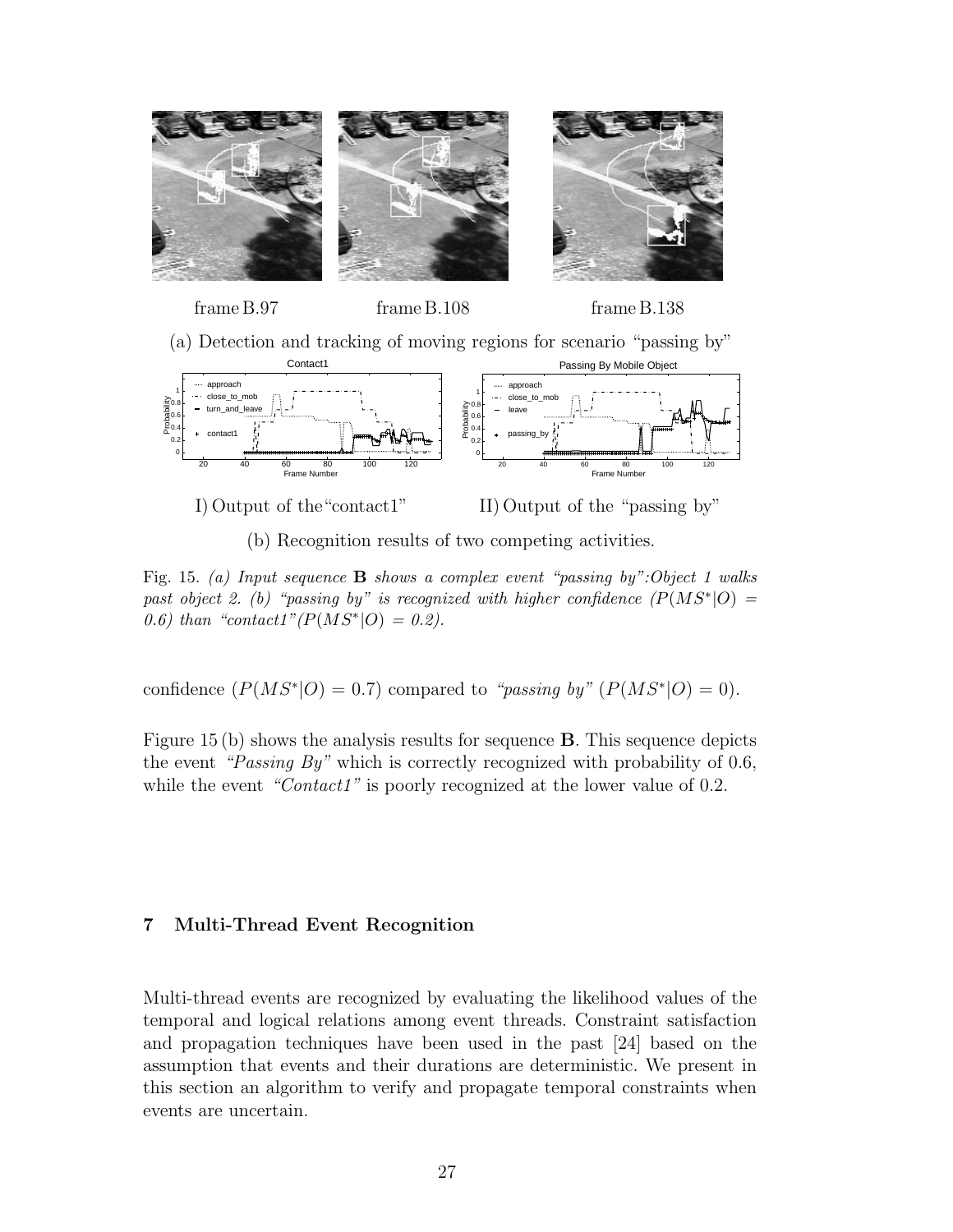

Fig. 16. *The likelihood of the complex event inferred by a probabilistic finite state automaton. The event, at different times, may have different likely start times as illustrated by "x", depending on the most likely transition timings between states considered up to the current frame.*

7.1 Evaluation of Temporal Relations

Suppose that we have two complex events: *event A* and *event B*, each with a likelihood distribution similar to the one shown in figure 16. Computing the likelihood of these events satisfying a temporal constraint requires an exploration of the combination of all possible event intervals of both events that may occur during time frame 1 and the current frame. For example, to compute "A before  $B$ ", we need to find a time t' frame such that event A started and ended before  $t'$  and event  $B$  started after  $t'$  and may still occur. The event intervals of A and B that give the maximal combined likelihood define the occurrence of the multi-thread event.

In our case, the interval of an event can be inferred from the finite state automation by keeping track of the transition timings between states and by making an assumption that the end point of an event can be determined when the likelihood of the event becomes very low. For example, in figure 16, assuming that an event ends when the likelihood becomes lower than 0.05, we have three possible end times of this event at frame 511, 542, and 575. From our experiment, the number of possible end points of a complex event is relatively small compared to the length of video data. Suppose that event threads are independent of each other. After the constraint on the interval of two events are verified, we can compute the likelihood of the multi-thread event as the product of their probabilities. This computation requires a search operation of  $O(k^{R+1})$  complexity if there is an average of k possible starting points for an event model and  $R$  is the number of temporal relations in a series of nodes in the event graph.

Other temporal relations can also be computed similarly. For example, to compute "A during B", we first find all possible event intervals of A and B.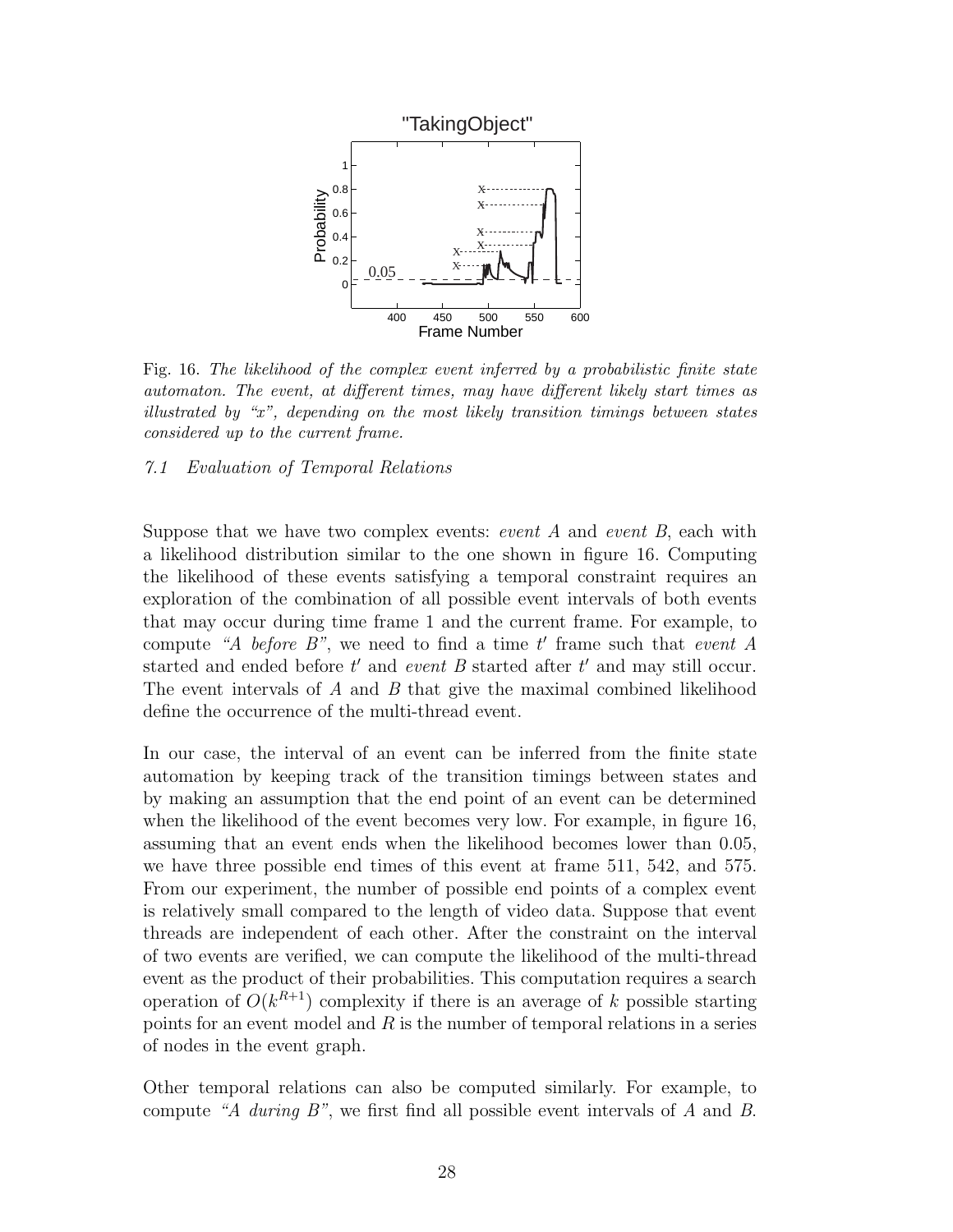We then search for a combination of these events that produces the maximal likelihood subject to a constraint that the start and end times of A must be during the interval of B.

Event threads that are defined using a logical constraint such as "and" and "or" can be combined much easier than a temporal constraint, as we do not need to verify a temporal relation. For "A and B", we compute the product of the event likelihood. For "A or B", we choose the event with a higher likelihood.

# 7.2 Inferring a Multi-Thread Event

A multi-thread event that is described by more than two event threads can be inferred by propagating the temporal constraints and the likelihood degrees of sub-events along the event graph. For example, suppose that we have two event constraints: "A before  $B$ " and "B before  $C$ ". To evaluate "B before  $C$ ", we need to consider an extra constraint that "event B" occurs after "event  $A$ ".

# 7.3 Multi-Thread Event Analysis Results

We have constructed four multi-thread event models, with the most complicated event model being the "stealing" scenario. In this section, We illustrate our multi-agent event recognition algorithm using the sequence "steal $ing''$ (figure 5). Figure 17 (a) shows the recognition of the most significant complex events (modeled by a probabilistic automaton) evaluated on object A, B, C and D. The plots in the figure correspond to the detection of event nodes in figure 10. The results of simple events are omitted for clarity. Object A is recognized to be performing "converse" at approximately frame 200 after it approaches and stops at the reference person. Objects B and C are recognized to be performing "approach to block" at frame 400 and 320, respectively. These events are an instantiation of "approach1" and "approach2" in figure 10. The "blocking" event is detected as two objects approach each other and stop in the view blocking zone at approximately frame 400. Finally, Object D is recognized to be performing "taking objects". Figure 17 (b) shows the recognition of the temporal relations defined in "stealing" together with the assignment of the actors. In figure 17 (c), the solid and dotted-dashed lines show the probabilities of event "stealing", where the sub-event "approach to block" is performed by object B and object C, respectively.

We note that as the complexity of the event model increases, the probability of the event tends to decrease. This is due to the introduction of more param-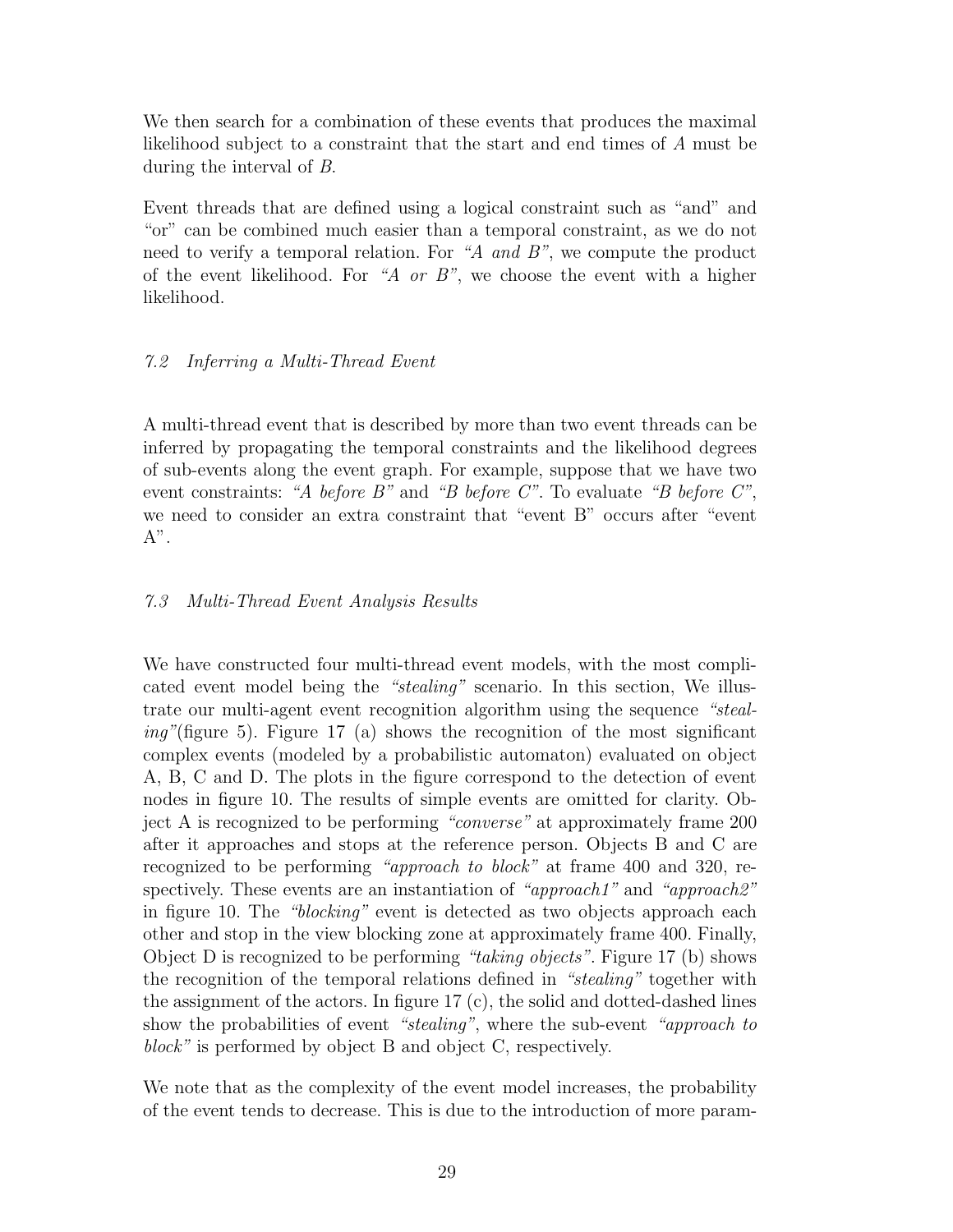

(a) Recognition of single-thread events.





(b) Multi-thread events evaluated related to "blocking" and the corresponding assignment of actors.



(c) "Recognition results of "stealing", each with different actor and temporal event combinations.

Fig. 17. *Event analysis results of the sequence "stealing".*

eters, and hence the ambiguity arises. To accurately select a rare but complex scenario, an alternative model selection criteria that takes into consideration of the model complexity is necessary.

# **8 Performance Characterization**

We have tested our system successfully on real video streams containing a variety of events in addition to the ones shown in section 6.3 and 7.3. These events are mainly for surveillance purposes such as "a person drops off a package", "a person (a car) follows another person (another car)" and "people cooperatively exchange objects". Evaluating the performance of an event detection system, however, requires a much more extensive collection of data. In an ideal case, the data set should contain all possible variations of any particular event captured at various time, under different environments and possibly in a crowd.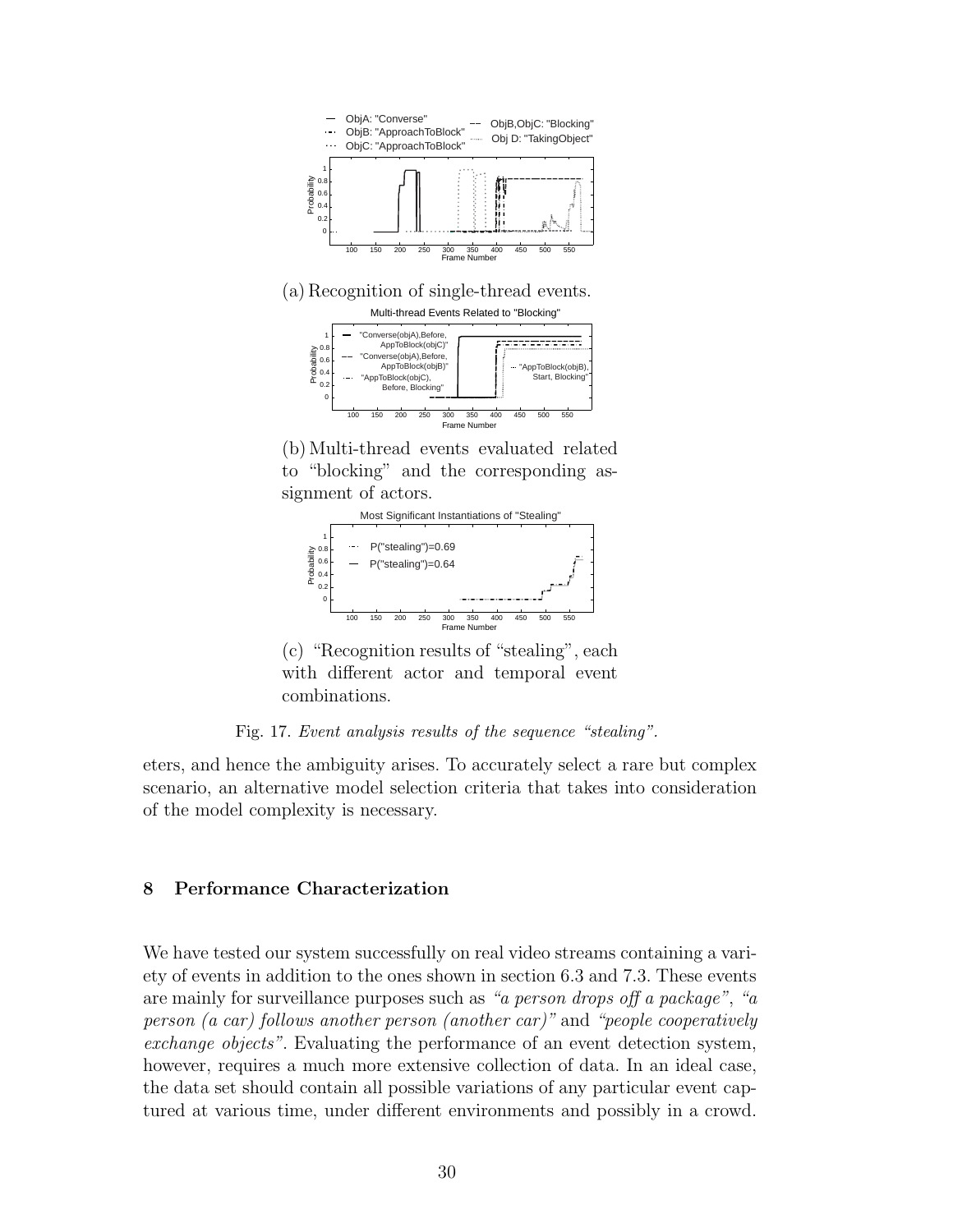

(a) Results on perturbed sequences. (b) Example of perturbed sequence.

Fig. 18. *(a) "Contact1" recognition values of 400 perturbed image sequences. (b) The recognition result on an example of perturbed sequence with the loss of tracking on every three frames. The recognition of sub-events becomes zero every time the mobile object is lost. "Contact1", however, is still correctly recognized.*

Obtaining such data is possible if the action to be recognized is confined in a highly structured scene and has little variation in the execution style as in the case of sport events. However, significant scenarios such as "stealing" occur rarely and sometimes have execution styles that are difficult to anticipate. Abstract activities also allow for more variation in temporal constraints. For example, the path and the duration that a thief takes to steal a suitcase can vary depending on the location of the suitcase. Simulated data of "variations" may help in such cases.

There are several variations that may affect the performance of our recognition algorithm:

- Bayesian networks can be affected by noise and error in motion detection and tracking;
- Probabilistic event automaton can be sensitive to the variable durations of sub-events in addition to tracking noise;
- The performance of event graphs can be affected further by the variable timing of event relations due to different execution styles.

In the following, we characterize the performance of our recognition methods using spatio-temporal perturbation of tracking data computed from real video streams that simulates these noise and variations.

# 8.1 Loss of Tracking

Suppose we are to detect event "contact1" described in section 6.3. We generate four hundred perturbed sequences from sequence **A** shown in figure 14 by randomly inserting and deleting the tracked mobile objects as follows. A random number uniformly distributed between 1 and 20 is generated and used as a timing point where the sequence is perturbed. For each perturbed sequence, three such random numbers are selected and used as timing point to duplicate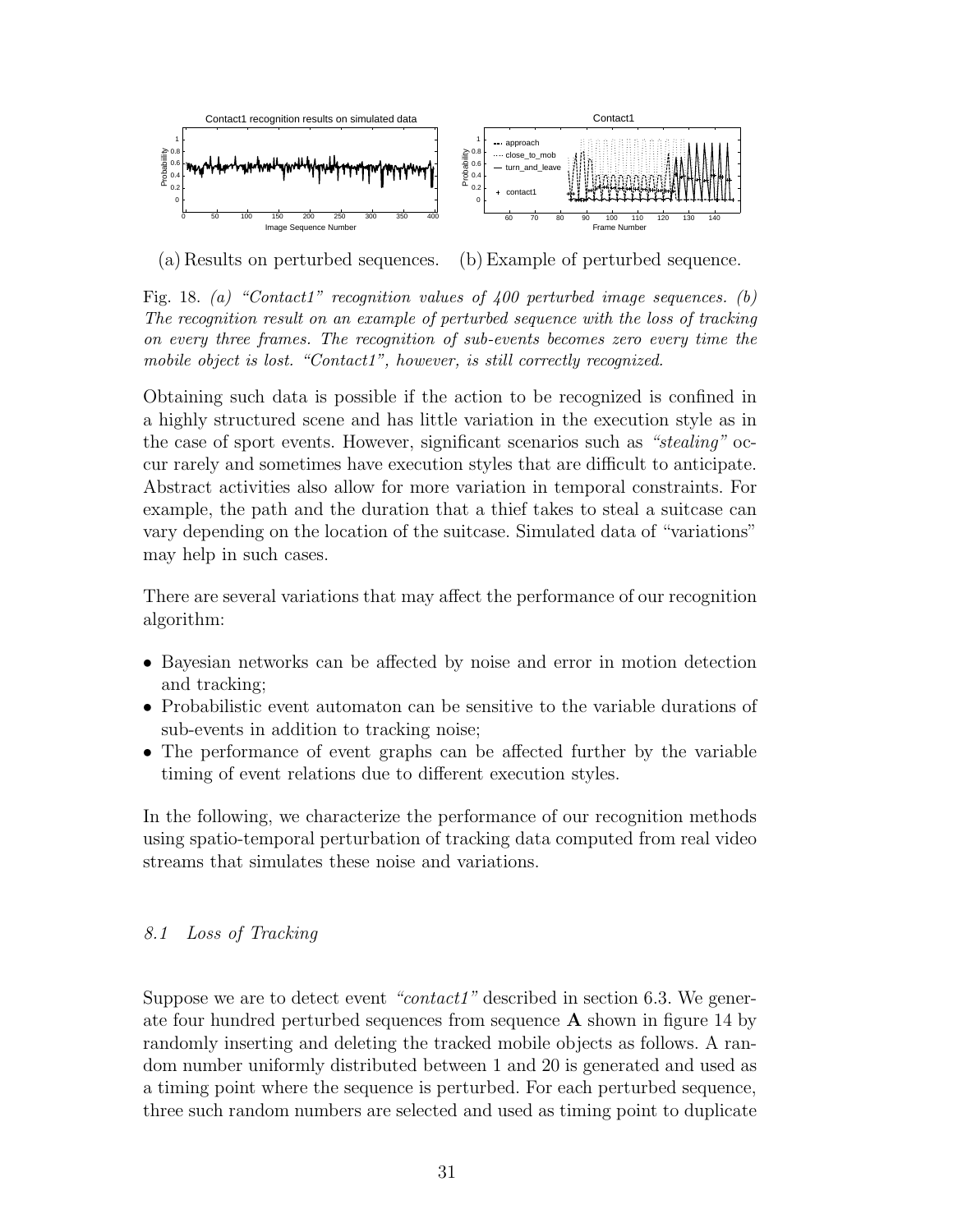or delete a frame or to remove the information on the tracked blobs. For example, if the random number is 3, a frame may be inserted once in every three frame and so on. The smaller the random number is the more the sequence becomes perturbed. As a result, mobile objects may appear to be stationary or lost from time to time. The probabilities of "contact1" at the final frame of each processing are shown in figure  $18(a)$ . It shows that on average "contact1" is recognized with a probability of 0.55 (with the highest value of 0.74 and lowest value of 0.21). Figure 18 (b) shows the result of recognition on a sequence where the tracked moving blobs were removed once in every three frames. From the stability of the line marked with "+", our method still infers the correct scenario.

## 8.2 Levels of Noise

Suppose we are to recognize and discriminate between "contact1"(figure 14) and "passing by"(figure 15). We generate noisy sequences from sequence **A** and **B** by corrupting the tracking data with Gaussian noise. First, we compute the mean  $(\mu = 13.01cm/frame)$  and variance  $(\sigma = 6.68cm/frame)$  of the speed of walking people detected in both sequences. Tracking data of the original sequence is then corrupted with a Gaussian noise  $G(\mu = 0, \omega \cdot \sigma)$  to simulate a noisy sequence, where  $\omega$  is the level of noise. The larger  $\omega$  is, the noisier the tracking data becomes corrupted.

In the following experiment, we test our algorithm on  $\omega = 1, 3$  and 7. Forty sequences of noisy "*contact1*" and "*passing by*" are evaluated for each level of noise. If the probability of the event model corresponding to the sequence is lower than the threshold value  $(\tau)$ , we say that it produces a negative result. If the probability of the competing event model is higher than  $\tau$ , then we say that it produces a false alarm. In an ideal case, the system would produce zero negative results and zero false alarm. We characterize results in terms of missing rate and false alarm rate. Missing rate is the ratio of negative results to all the positive sequences and false alarm rate is the ratio of the false alarms to all the positive sequences. A trade-off between the missing rate and the false alarm rate can be exercised by varying the threshold value. An optimal threshold can be selected to give the desired trade-off for a given application based on some criteria. To help make such a decision, it is common to plot a trade-off curve by varying threshold values. This curve is commonly called a Receiver Operating Characterizing (ROC) curve.

Figure 19 shows ROC curves for each noise level for the detection of "contact1" and "passing by". It can be seen that when the variance of the random Gaussian noise of tracking data is below  $20.04cm/frame$  (three times as much as the walking speed variance of humans), it is still possible to maintain both the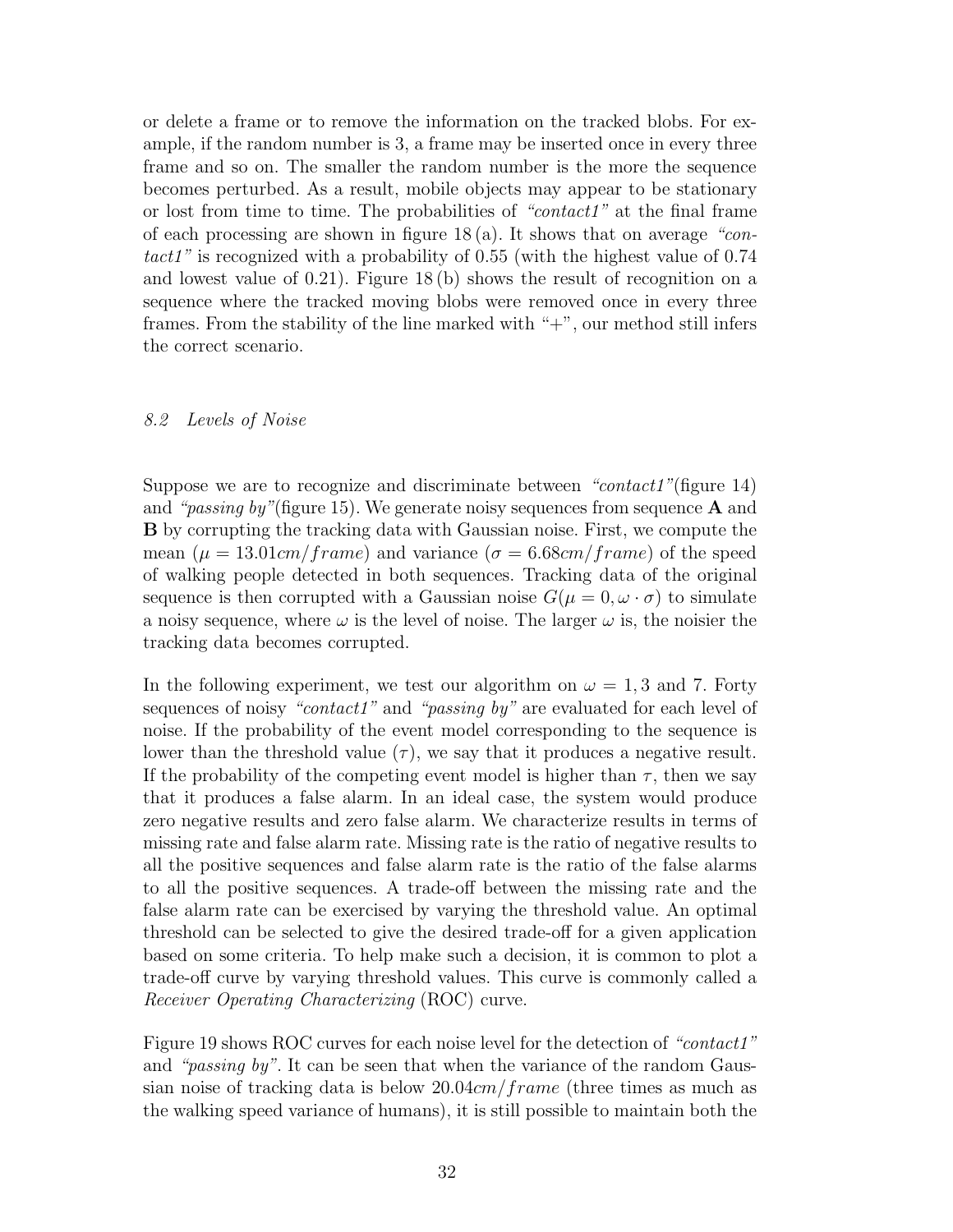

Fig. 19. *ROC curves for a data set with various noise levels.*

missing rate and the false alarm rate under 10%. This is because the Gaussian noise only locally corrupts the ground location of an object frame by frame. The overall shape of the trajectory is, therefore, still preserved. Such local noise is averaged out during the temporal mean computation. The error occurs when the noise repeatedly causes a large displacement while the person still stops at the reference person, causing the recognition of "stops at" to be weak for a long period of time.

#### 8.3 Variable Event Durations

In this section, we examine how the duration of sub-events affect the recognition of complex events. We model two competing complex events. The first event  $(EV_1)$ , "approach a reference person and then stop", is composed of two sub-events: "approach" and "stop". The second event  $(EV_2)$ , "approach a reference person and then leave", is also composed of two sub-events: "approach" and "leave". We simulated, for each complex event, a test data set of twenty sequences for five different noise levels ( $\omega = 1, 3, 5, 7$  and 10) using the method described in section 8.2. Half of the test data set (i.e. ten sequences) has a shorter duration of the second sub-event.

For each noise level, we analyze the test data set and compute the mean and standard deviation of the probabilities of both  $EV_1$  and  $EV_2$ . Figures 20(a) and (b) show the results of the "approach then leave" test sequences with different lengths of the second sub-event ("leave the reference person"); 28 and 97 frames, respectively. The average probabilities of the positive event model  $EV_2$  are shown in solid lines with the standard deviation displayed with  $\vdash \dashv$ . The dotted lines are the probabilities of the negative event model  $EV_1$ . Similar to figures 20(a) and (b), figures 20(c) and (d) show the analysis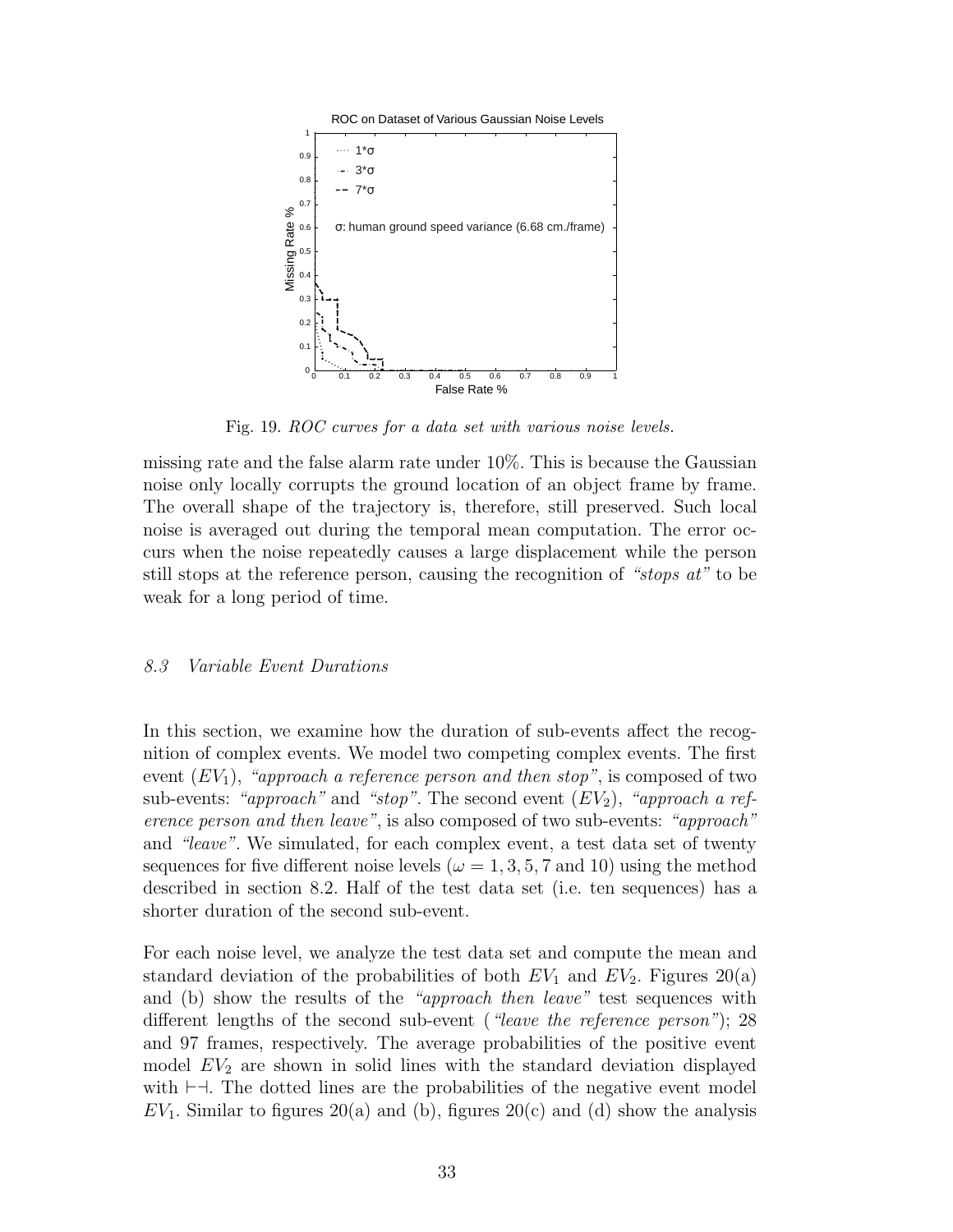

Fig. 20. *Discriminating "approach then leave" and "approach then stop" in test sequences of various lengths.*

results of the "approach then stop" test sequences with different lengths of the second sub-events; 97 and 106 frames, respectively. In (c) and (d),  $EV_1$  (solid lines) become the positive event model.

It can be seen that the system can discriminate between competing event models much better when the sub-events are observed for a longer period of time. That is, a larger gap between the solid and dotted lines is observed at every noise level in the figures on the right than those on the left. Especially in the "approach then leave" test sequences, the system discriminates poorly between  $EV_1$  and  $EV_2$  when the event "leave" is not observed long enough. This, in fact, corresponds with human observation because as observers get confused when event duration is one or two seconds long.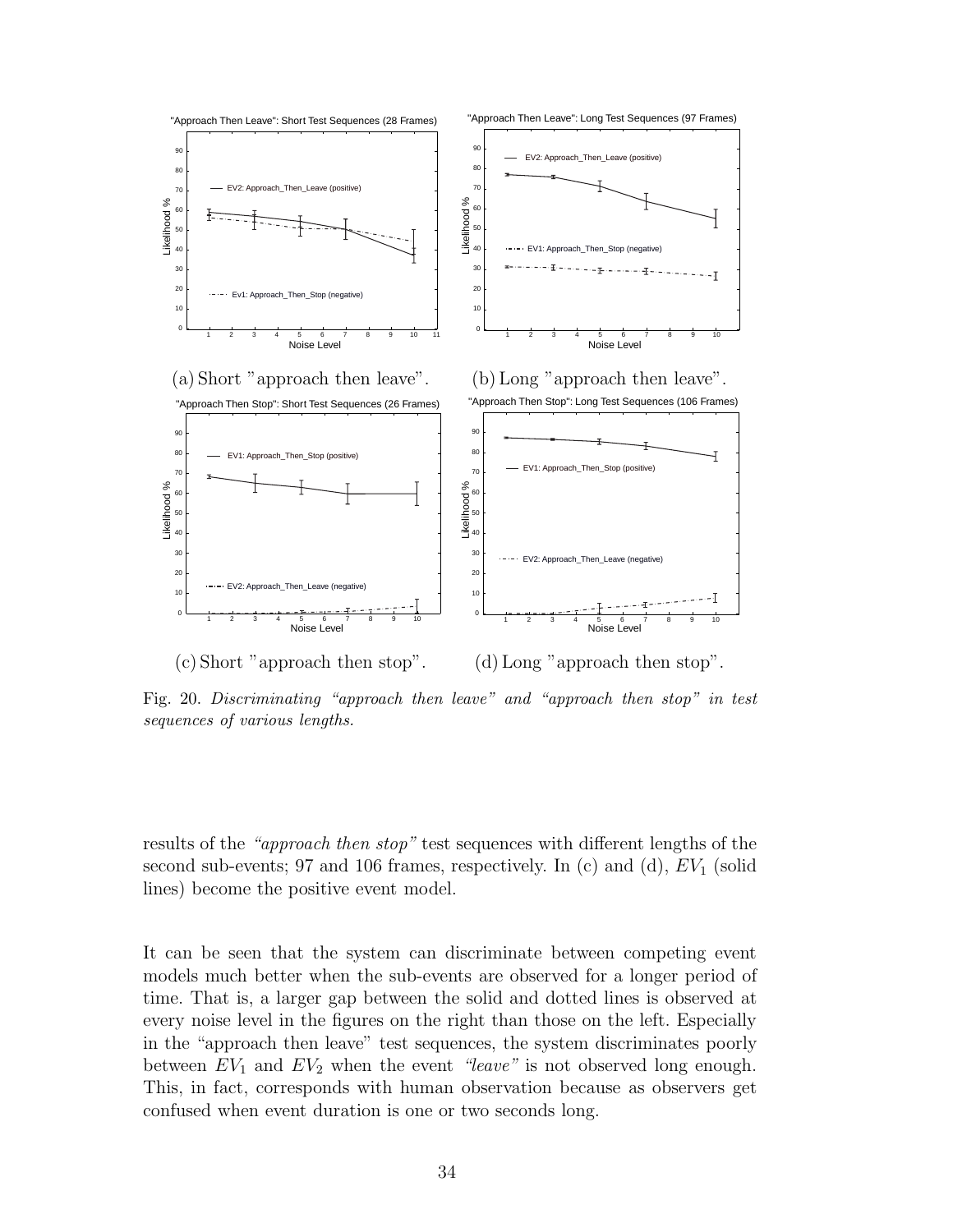

Fig. 21. *A graphical description of event "cooperative object transfer".*

# 8.4 Varying Execution Styles

It is conceivable that the recognition of a multi-agent event may vary as a result of a change in the pattern of execution by an actor. Such variation, however, should not be significant in a robust system as long as the temporal relations among sub-events do not change. One of the greatest difficulties in performance analysis of a multi-agent event detection system is to find an extensive set of real test data that includes all possible action execution styles by individuals. Analysis of ROC curves on synthetic data similar to the case of single-thread events may help.

We define two competing multi-agent events for ROC analysis. The first event is "stealing", of which the event graph is described in section 5. The second event is "*cooperative object transfer*" and is described as a person approaching to converse with another person whose luggage is left on the ground. Then, another person comes and takes the luggage away. Discriminating these two events is extremely challenging because they are very similar. The difference between them is whether or not the view of the belongings is obstructed while there is a transfer of the ownership. The event graph representation of "cooperative object transfer" is shown in figure 21.

We simulate a test data set composed of twenty one "stealing" sequences and twenty one "cooperative object transfer" sequences. Simulated sequences are generated as follows. First, the trajectory of each object in the original sequence is extracted and smoothed out to obtain a principal curve. Then, four points on the principal curve are selected such that that curve is segmented into five segments of an equal length (k). The four points are then randomly perturbed with Gaussian noise  $G(\mu = 0, \sigma = 2k)$  and fitted on a smooth B-spline curve. Finally, tracking data (points along the B-spline curve) is assigned according to the estimated walking speed  $(13.01cm/frame)$  and variance  $(6.68cm/frame)$  of a human. The variable lengths of the perturbed trajectories introduce variations in the timing among event threads. Therefore, we manually classify and correctly label each of the perturbed sequences.

Figure 22 shows the ROC curve for the test data set. Even though the two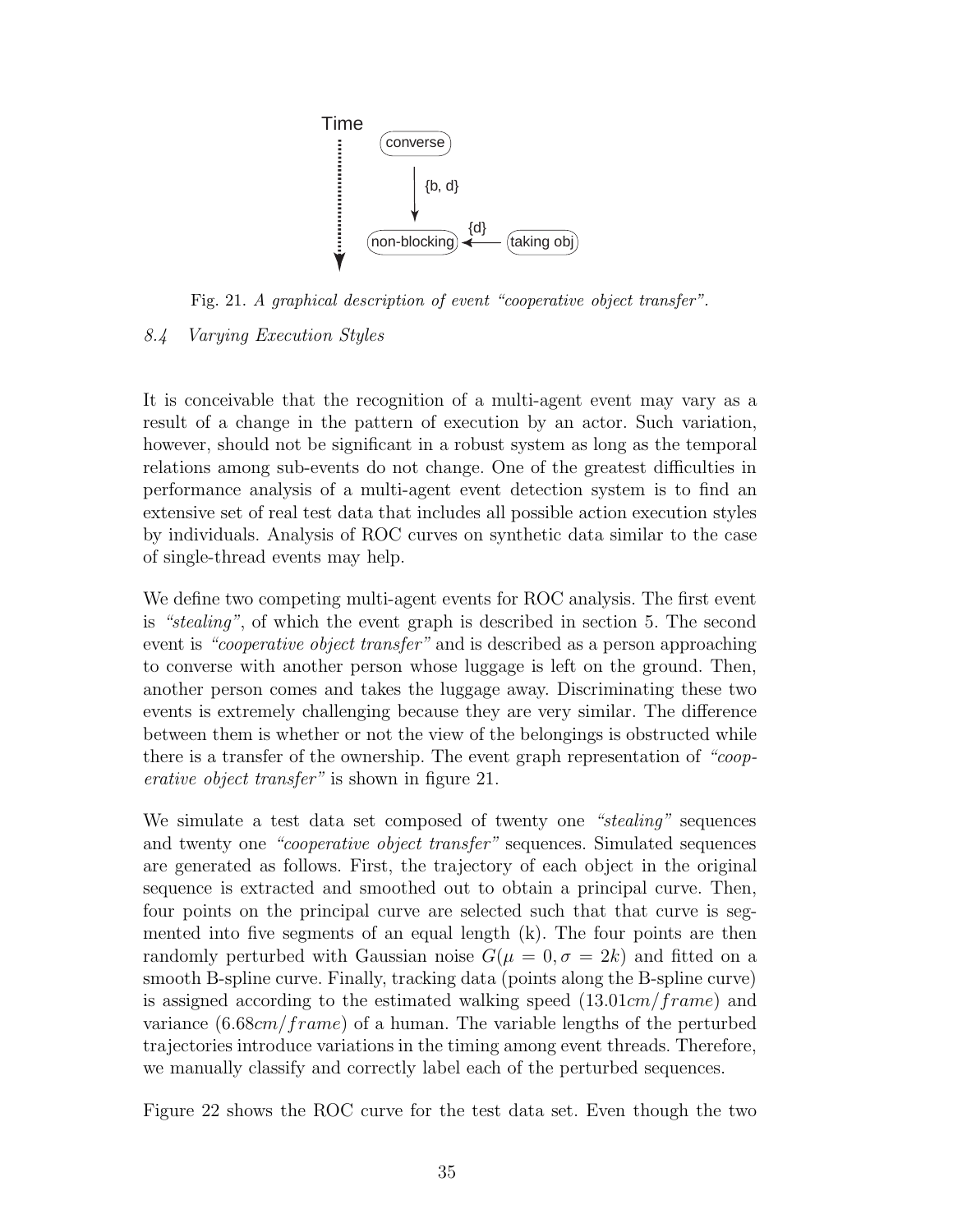events are very similar, by choosing an appropriate threshold, we can achieve the detection rate as high as 81% while keeping the false alarm rate at 16%. The main reason for misdetection is the critical event "blocking" that helps discriminate between "stealing" and "cooperative object transfer" can not be recognized when the persons who perform "blocking" action move abruptly away repeatedly during the blocking. It also fails when the blocking person walks past the reference objects shortly and comes back to block, causing the "approach to block" event (i.e. "approach1" and "approach2") to be weakly recognized.



Fig. 22. *ROC curves for a data set with varying execution styles.*

#### **9 Discussion**

This paper presents an approach for both single- and multiple- actor activity recognition. We propose a transparent, generic (extendible) activity representation that provides flexibility and modularity in event modeling scheme and simplifies the task of parameter learning. Bayesian networks and probabilistic finite state automata are used to describe single actor activities. The interaction of multiple actors is modeled by an event graph, useful for plan and coordinated activity recognition. We have developed a complete system and shown, by real world examples, that possible events can be inferred and segmented from video data automatically by probabilistic analysis of the shape, motion and trajectory features of moving objects.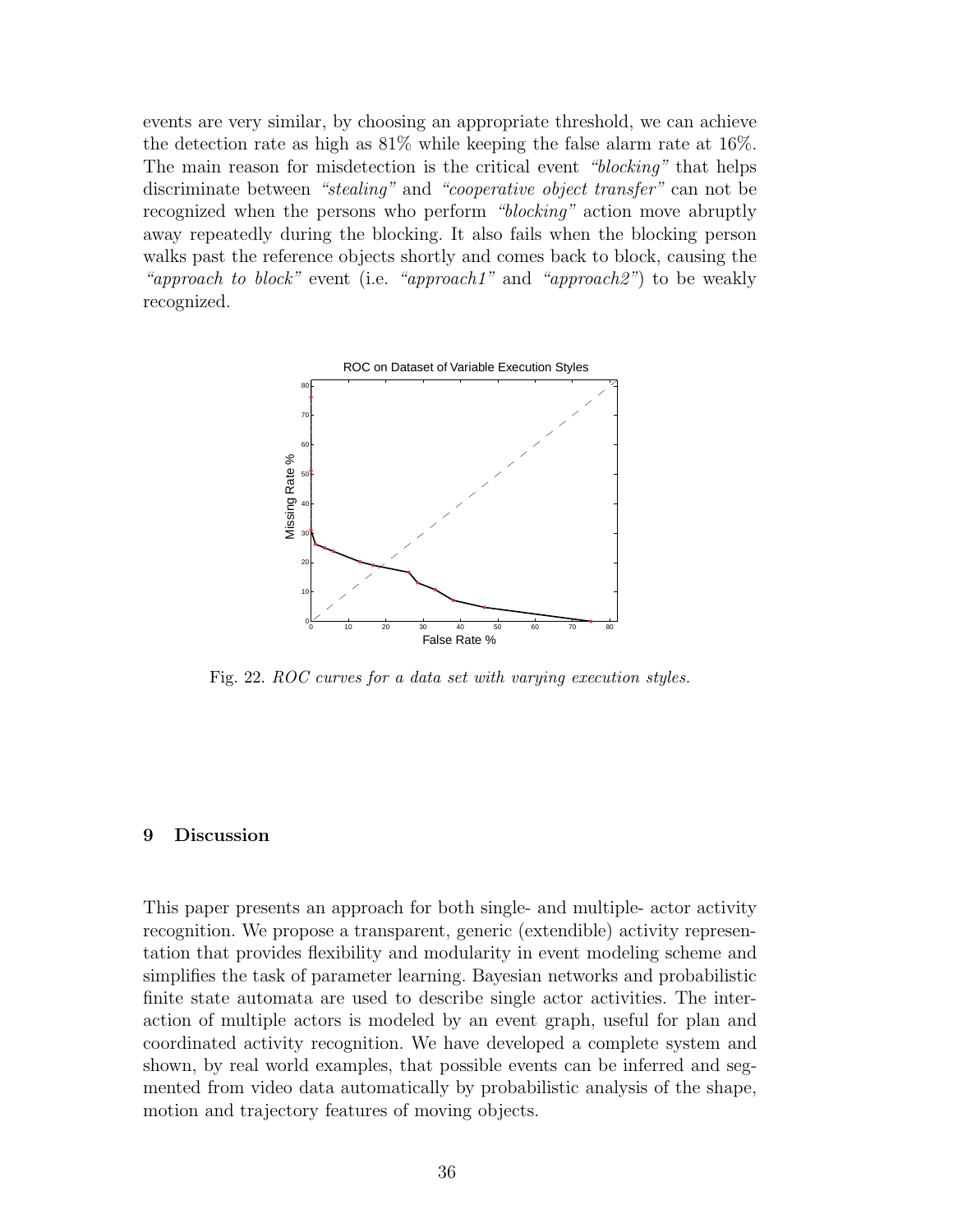# 9.1 Computation Time

We have described in sections 6.2 and 7.1 that the complexity of the single- and multi-thread event detection algorithms are  $O(NT)$  and  $O(k^{R+1})$ , respectively. The computation time to process a video, however, depends on other free parameters such as: the number of moving objects and the number of scene contexts (e.g. checkpoint zones, phones, pedestrian paths). Table 2 shows the computation time of two most complicated sequences together with the free parameters;  $SE$ ,  $CE$ ,  $MT$  and  $Ctx$  are short for the numbers of simple events, complex events, multi-thread events and contexts respectively.

| <b>Computation Time of Video Sequences</b> |              |        |                               |     |      |  |  |  |
|--------------------------------------------|--------------|--------|-------------------------------|-----|------|--|--|--|
| Sequence                                   | No. of Obj's | Frames | $\rm SE/CE/MT/Ctx$ Time (sec) |     | fps. |  |  |  |
| ObjTransfer                                |              | 640    | 83/11/3/1                     | 453 | 0.71 |  |  |  |
| Stealing                                   |              | 460    | 104/15/2/3                    | 994 | 0.46 |  |  |  |

Table 2

*Computation Time of Video Sequences.*

We note that the computation time does not include motion detection and tracking processes. We have processed these sequences using a PII-333MHz machine with 128 MB of RAM. To convert the computation time to today's processing power (e.g. P4-2GHz with 256 MB RAM), we can approximately divide it by 8. The number of start times  $(t_i^k)$  to maintain for each sub-event of a single-thread event is set to 2 (see Section 6.2).

From Table 2, the average frame rate is approximately 9.36 fps by today's processing power. To detect "ObjTransfer", all eleven complex events are defined with regard to other moving objects, which are unbound parameters. Events with an unbound parameter can significantly increase the computation time. For example, if there are three objects in the video, there will be six possible combinations of (actor, reference) pairs for each complex event to be analyzed. In the cases where the number of moving objects are high (a crowd of people), some pruning of the *(actor, reference)* pairs may be necessary.

# 9.2 Future Work

In the following, we provide some discussion on each component of our system and future work.

• We have demonstrated at many processing levels the use of context information for event recognition task. Knowledge of the ground plane has been used to filter moving regions and improve the tracking results. We believe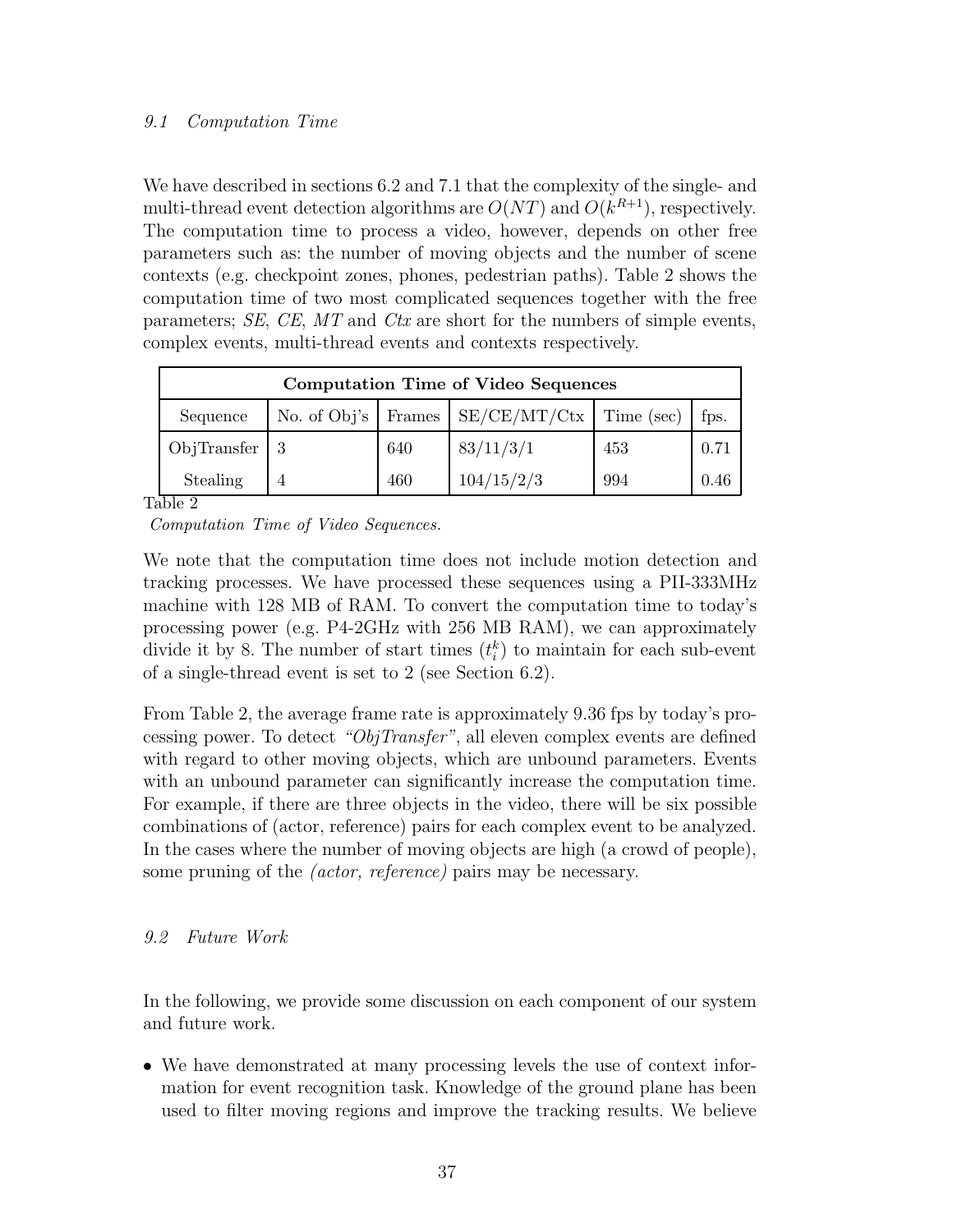that ground plane assumption is valid in many cases and our method can easily be applied to another type of surface as long as it is known. However, this approach requires the robust detection of the feet of the objects, which may not be available in some applications. Tracking a crowd of people, necessary for many surveillance applications, is also still very difficult due to self-occlusion and the occlusion of the body parts with others. A robust filtering mechanism that integrates both the low-level (e.g. color distribution, texture) and the high-level (e.g. consistency of actions) information may be useful in such cases.

- Our activity representation is currently based on 2-D shape and trajectory features. However, it provides layers of abstraction which allows an integration of other complex features (e.g. human pose configurations, optical flow statistics) to describe more sophisticated events. An additional mechanism to derive the probability of an abstract event entity from these complex features may be required. Also, further development of the temporal and logical constraints may be required to represent a more sophisticated scenario model. For example, numerical constraints such as "A occurs before B at least an hour ago" or additional logical constraints such as "no other events should happen between A and  $B$ " may be allowed to enhance the characterization of a scenario.
- In section 8, we notice a decrease of the recognition performance on noisy sequences and on variable execution styles of activities. The recognition of the interaction of actors, in fact, relies on the accuracy of the detection and segmentation of complex events. Currently, several assumptions are made about the probability distributions in complex event modeling. Some of these assumptions (e.g. a uniform distribution of event durations) may be removed to improve the accuracy of the analysis.
- We have demonstrated a preliminary performance evaluation scheme that validates our system on some aspects of a real application. Analysis of ROC curves on synthetic data is useful when obtaining enough test data set is not possible. With an increasing number of other event recognition approaches, a more systematic performance evaluation procedure is required to make useful comparisons between algorithms.
- One concern about the scalability of our system is that the complexity of our inference method depends on the number of moving objects and the complexity of the scene (e.g. number of reference scene objects). Currently we analyze all scenarios of all possible combinations of moving objects and reference objects. The complexity can be decreased by the use task context to process only relevant scenarios and the use of heuristics (e.g. a threshold on the proximity of relevant object) to choose only the objects that may involve in a particular activity.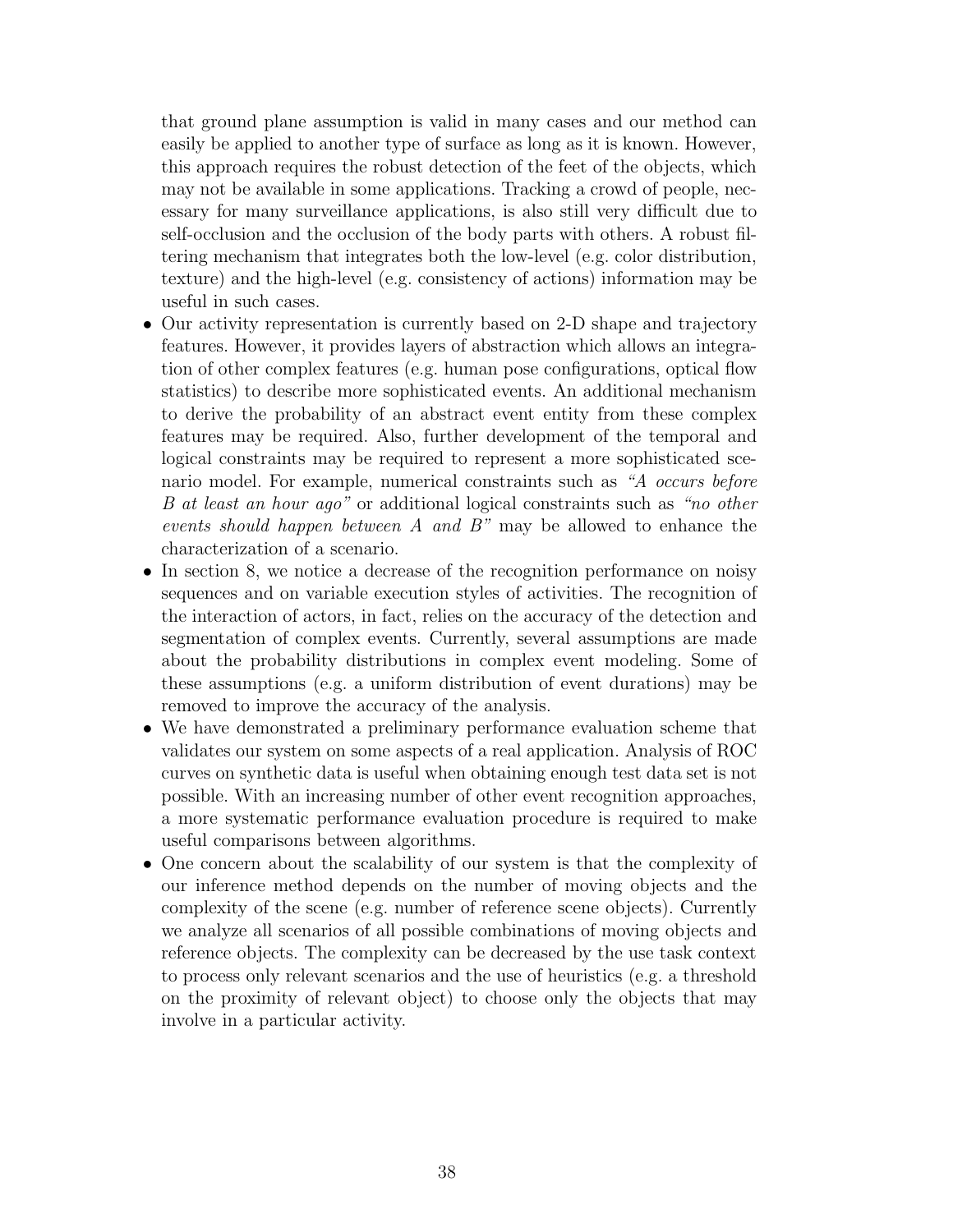# **References**

- [1] H. Buxton, S. Gong, Visual surveillance in a dynamic and uncertain world, *Artificial Intelligence* **78** (1-2), 1995, 431–459.
- [2] Y. Ivanov, A. Bobick, Recognition of visual activities and interactions by stochastic parsing, in *IEEE Transactions on Pattern Analysis and Machine Intelligence* **22** (8), 2000, pp. 852–872.
- [3] S. Intille, A. Bobick, Recognizing planned multiperson action, *Journal of Computer Vision and Image Understanding* **3**, 2001, 414–445.
- [4] S. Hongeng, R. Nevatia, Multi-agent event recognition, in *IEEE Proceedings of the International Conference on Computer Vision, Vol. 2, Vancouver, Canada*, *2001*, pp. 84–91.
- [5] G. Medioni, I. Cohen, F. Bremond, S. Hongeng, R. Nevatia, Event detection and analysis from video streams, in *IEEE Transactions on Pattern Analysis and Machine Intelligence* **23** (8), 2001, pp. 873–889.
- [6] S. Hongeng, F. Bremond, R. Nevatia, Representation and optimal recognition of human activities, in *IEEE Proceedings of Computer Vision and Pattern Recognition, Hilton Head Island, SC*, *2000*, pp. 1818–1825.
- [7] C. S. Regazzoni, G. Fabri, G. V. (Eds.), *Advanced Video-Based Surveillance Systems*, Kluwer Academic Publishers, 1999.
- [8] R. T. Colins, A. J. Lipton, T. K. (Eds.), Special issue on video surveillance, in *IEEE Transactions on Pattern Analysis and Machine Intelligence* **22**(8), 2000.
- [9] J. K. Aggarwal, Q. Cai, Human motion analysis: A review, *Computer Vision and Image Understanding* **73**, 1999, 428–440.
- [10] L. Davis, R. Chelappa, A. Rosenfeld, D. Harwood, I. Haritaoglu, R. Cutler, Visual surveillance and monitoring, in *DARPA Image Understanding Workshop*, *1998*, pp. 73–76.
- [11] J. Binder, D. Koller, S. Russell, K. Kanazawa, Adaptive probabilistic networks with hidden variables, *Machine Learning* **29**, 1997, 213–244.
- [12] J. Yamato, J. Ohya, K. Ishii, Recognizing human action in time-sequential images using hidden markov model, in *IEEE Proceedings of Computer Vision and Pattern Recognition, Champaign, IL*, *1992*, pp. 379–385.
- [13] T. Starner, A. Pentland, Real-time american sign language recognition from video using hidden markov models, in *Proceedings of ISCV'95*, *1995*.
- [14] A. Wilson, A. Bobick, Recognition and interpretation of parametric gesture, in *IEEE Proceedings of the International Conference on Computer Vision, Bombay, India*, *1998*, pp. 329–336.